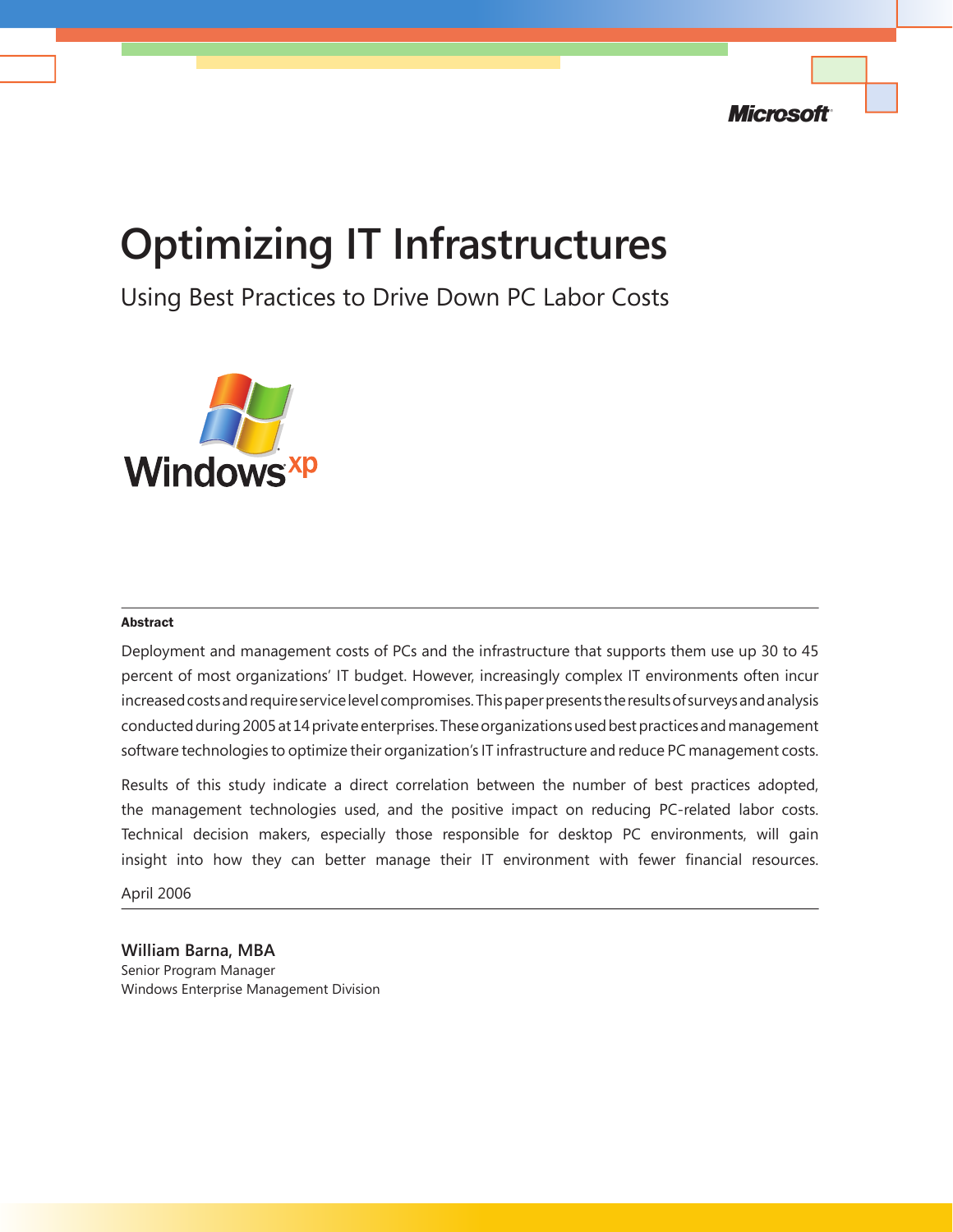The information contained in this document represents the current view of Microsoft Corporation on the issues discussed as of the date of publication. Because Microsoft must respond to changing market conditions, it should not be interpreted to be a commitment on the part of Microsoft, and Microsoft or its respective suppliers cannot guarantee the accuracy of any information presented after the date of publication.

This white paper is for informational purposes only. MICROSOFT AND ITS RESPECTIVE SUPPLIERS MAKES NO WARRANTIES, EXPRESS OR IMPLIED, AS TO THE INFORMATION IN THIS DOCUMENT.

Complying with all applicable copyright laws is the responsibility of the user. Without limiting the rights under copyright, no part of this document may be reproduced, stored in or introduced into a retrieval system, or transmitted in any form or by any means (electronic, mechanical, photocopying, recording, or otherwise), or for any purpose, without the express written permission of Microsoft Corporation.

Microsoft may have patents, patent applications, trademarks, copyrights, or other intellectual property rights covering subject matter in this document. Except as expressly provided in any written license agreement from Microsoft, the furnishing of this document does not give you any license to these patents, trademarks, copyrights, or other intellectual property.

© 2006 Microsoft Corporation. All rights reserved.

Microsoft, Active Directory, .NET, Windows, Windows NT and the Windows logo, are either registered trademarks or trademarks of Microsoft Corporation in the United States and/or other countries.

The names of actual companies and products mentioned herein may be the trademarks of their respective owners.

*Microsoft Corporation • One Microsoft Way • Redmond, WA 98052-6399 • USA*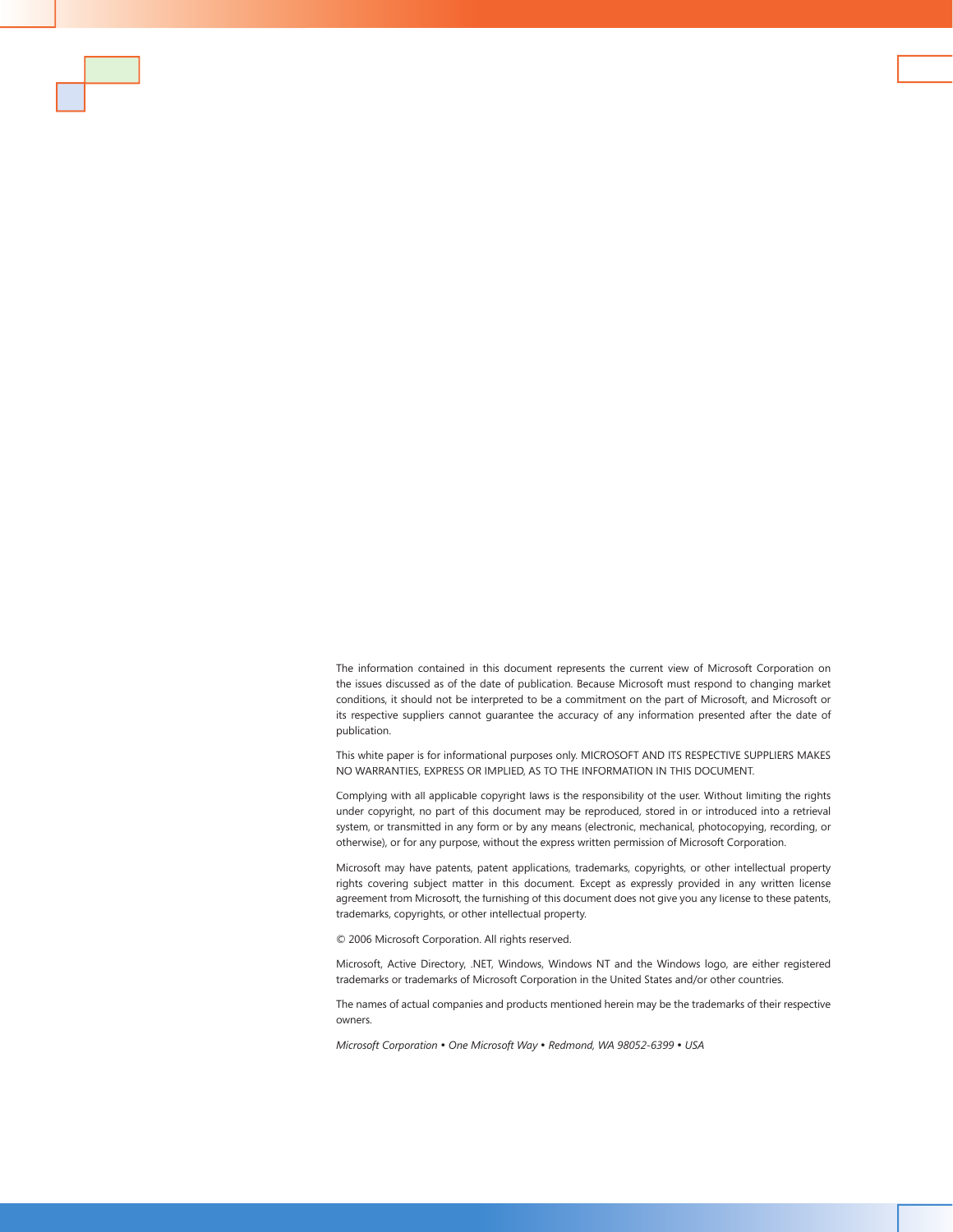# Contents

| Executive Summary $\dots\dots\dots\dots\dots\dots\dots\dots\dots\dots\dots$ |
|-----------------------------------------------------------------------------|
|                                                                             |
|                                                                             |
|                                                                             |
|                                                                             |
| Understanding IT Labor Costs  6                                             |
|                                                                             |
| Best Practices and Infrastructure Optimization  6                           |
|                                                                             |
|                                                                             |
| IT Labor Costs at Different Levels of Infrastructure Optimization  8        |
| IT Labor Costs and Infrastructure Optimization  9                           |
| <b>Implementing Best Practices with</b>                                     |
| Management Software Technology 11                                           |
| Best Practices, IT Process Efficiency, and IT Costs  11                     |
| Value of Operating Directory Services  13                                   |
|                                                                             |
|                                                                             |
| Value of Microsoft Windows Vista  16                                        |
| Conclusions and Recommendations 17                                          |
| Appendix A: About This Study 19                                             |
| Appendix B: Infrastructure Optimization 20                                  |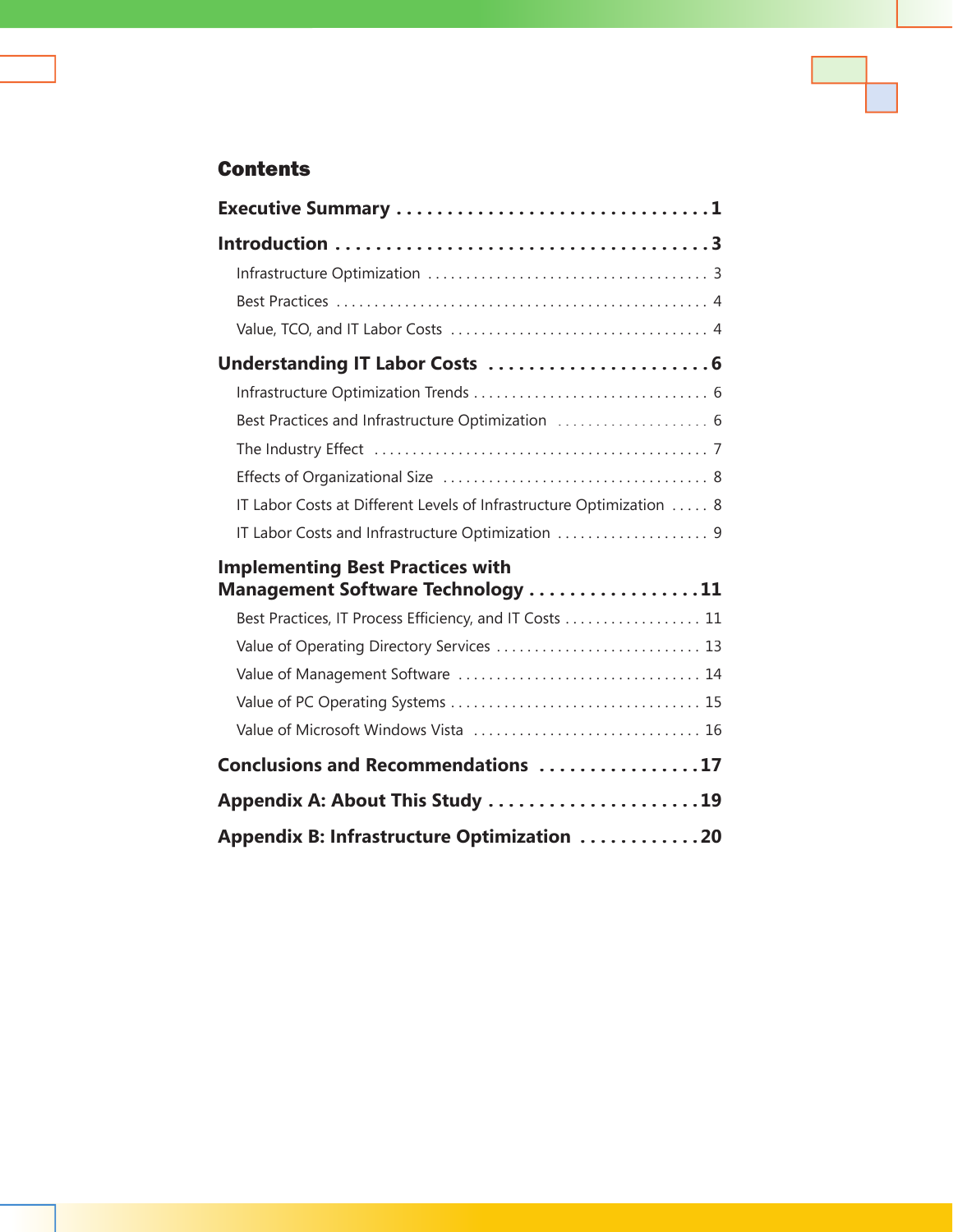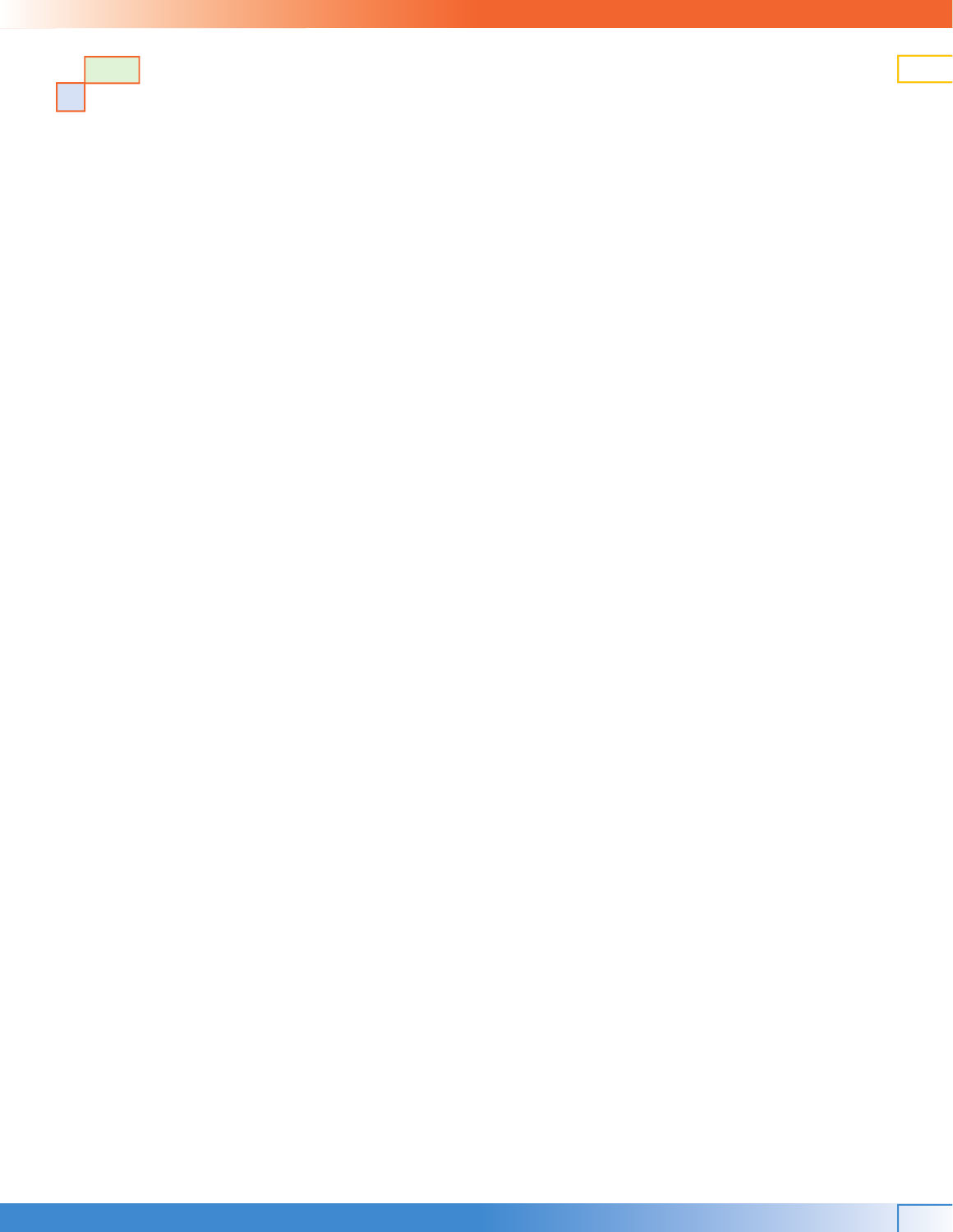# **Executive Summary**

Every CIO is under pressure to reduce costs and improve delivered services. Because PCs and their supporting infrastructures often represent 30 to 45 percent of an IT budget and are users' point of contact to their organization's IT department, reducing costs while improving service levels is a high priority.<sup>1</sup>

According to Gartner, a typically managed PC costs a 2,500-user organization in the United States between \$4,618 and \$5,024 per year. Approximately 13 percent of this amount relates to IT labor.<sup>2</sup> Therefore, IT labor is a logical place to reduce costs because it directly affects the IT budget and can be reduced by improving IT processes or adopting best practices.

This white paper summarizes the results of independent research conducted during 2005 at 31 government, educational, and private sector organizations in the United States. The analysis compares best practice adoption rates to IT labor costs and links those costs to management software technologies used at these organizations. This information can be used to develop cost reduction strategies at virtually any organization.

An organization's IT labor costs are determined by its:

- **Level of IT infrastructure optimization,** which contributes 54 percent of IT costs.
- **Industry,** which contributes 34 percent of IT costs.
- **Size,** which contributes 12 percent of IT costs.

However, when costs are analyzed by using all three of these factors simultaneously, it is difficult to isolate the contribution of optimized infrastructures alone. To reduce the effects of an organization's industry, the metrics provided in this paper are limited to 14 private enterprise organizations. A similar analysis was performed for the study's government and educational organizations. It yielded the same relationship between IT labor costs and best practices as the analysis of enterprise organizations. Metrics from all 31 organizations are provided only to demonstrate the cost effects of an organization's industry.

Throughout this paper, organizations are categorized into three levels of infrastructure optimization, which reflect the number of best practices that the organizations have adopted. The six best practices used in this paper were chosen from a group of 21 best practices selected during research in 2005. Adoption of these best practices, which collectively account for \$226 per PC annual savings, represent 44 percent of the potential savings of moving from the lowest to the highest infrastructure optimization level. Organizations that used two or fewer best practices were categorized as having Basic infrastructure optimization. Adopting three or four best practices qualified organizations as Standardized, and adopting five or six best practices was equivalent to a Rationalized level of infrastructure optimization.

Study results show that:

- ß **Organizations can reduce annual IT labor costs by improving their infrastructure optimization levels.**
	- **•** Moving from Basic to Standardized optimization reduces IT costs by \$233 per PC.
	- Moving from Standardized to Rationalized optimization reduces IT costs by \$280 per PC.
	- **The total savings of moving from Basic to Rationalized optimization can reduce IT costs** by \$513 per PC.
- **•** Organizations can also reduce annual IT labor costs by up to \$226 per PC by adopting **best practices.** 
	- **Standardizing on a single desktop operating system reduces costs by \$52 per PC.**
	- **E** Ensuring that users install only software sanctioned by their IT department reduces costs by \$50 per PC.

#### Optimizing IT Infrastructures: Using Best Practices to Drive Down PC Labor Costs 1

<sup>1</sup> Data from the GCR Custom Research survey of 150 IT professionals conducted in August 2005. Costs include PC hardware, PC software, PC labor, service desk, and supporting server infrastructure.

<sup>&</sup>lt;sup>2</sup> Silver, Michael and Troni, Federica, "Using Best Practices to Reduce Desktop PC TCO, 2005-2006 Update", December 2005, RN G00135328, Gartner.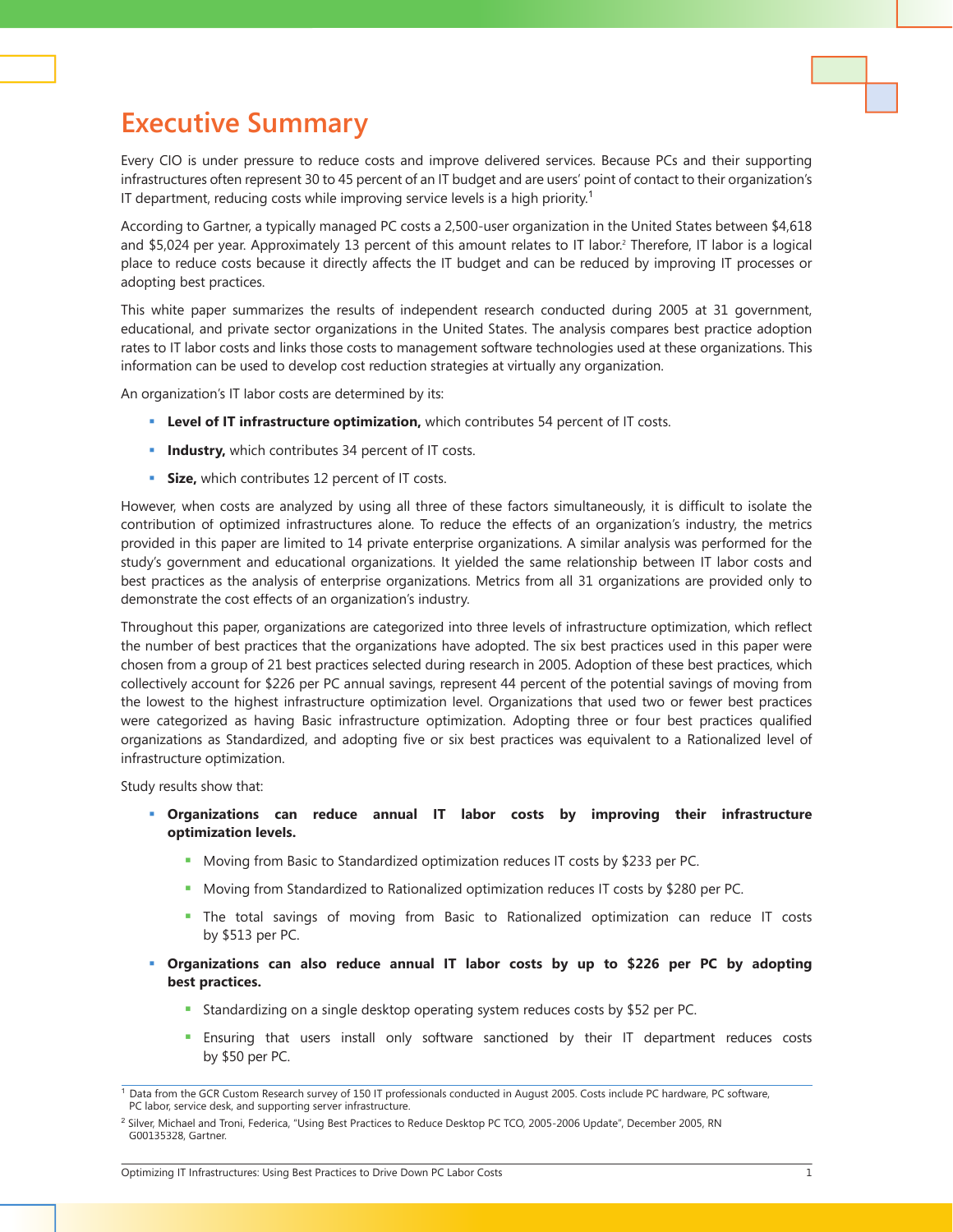

- " Managing PC firewalls with a centralized, comprehensive security program reduces costs by \$39 per PC.
- **E** Ensuring that users can change only PC settings that do not jeopardize reliability or security reduces costs by \$30 per PC.
- ß Automating password resets so that users can reset their passwords without IT assistance reduces costs by \$29 per PC.
- **•** Automating software distribution methods that use policies to install PC applications and security updates remotely reduces costs by \$26 per PC.
- **Microsoft management software increased best practice adoption rates and reduced annual PC labor costs.** 
	- **■** Using the Microsoft Windows Active Directory® service and Group Policies helped to reduce costs by \$171 per PC.
	- **Using both Active Directory and Microsoft System Management Server (SMS) helped** to reduce IT costs by \$199 per PC.
- **B** Different infrastructure optimization levels require different IT labor cost reduction **strategies.**
	- **•** Organizations at the Basic level should implement a PC strategy that minimizes the number of operating systems and should deploy a directory service with centralized policies to attain a managed desktop.
	- **•** Organizations at the Standardized level should manage their PCs tightly with policies and extend management capabilities with systems management software.
	- **•** Organizations at the Rationalized level should look to other sources of information for operational improvements because they have already accomplished the recommendations in this paper.
	- **B** Regardless of their infrastructure optimization level, all organizations should develop a roadmap for adopting new PC operating systems and management software.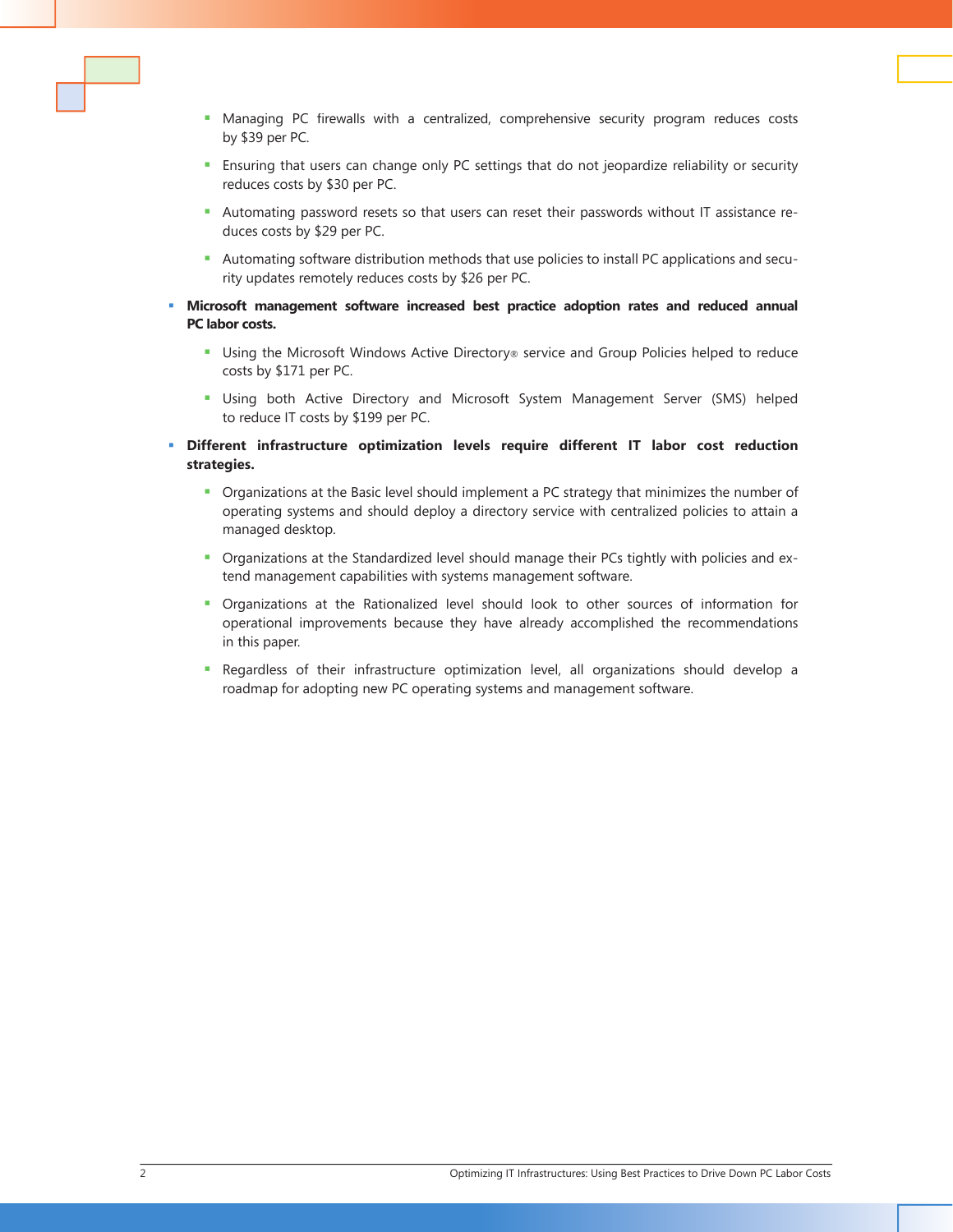# **Introduction**

Every CIO is under pressure to reduce costs and increase service levels. According to Gartner, a typically managed PC costs a 2,500-user organization in the United States between \$4,618 and \$5,024 per year. Approximately thirteen percent of this amount relates to IT labor.<sup>2</sup>

Reducing IT labor costs is an effective way to reduce IT costs because labor costs affect the IT budget directly and can be reduced by adopting best practices. This paper describes the role that management software technology played in reducing costs and analyzes how 14 private enterprises reduced their IT labor costs by optimizing their IT infrastructure with best practices.

Study results show how organizations at the Basic and Standardized levels of infrastructure optimization can reduce costs by:

- Implementing some or all of the six best practices profiled in this study.
- **•** Using the Microsoft Windows Active Directory service, Group Policies, and SMS to implement these best practices.

This paper describes IT labor spending trends at 14 private enterprise companies and compares best practice adoption, supporting technologies, and their impact on IT labor costs. Infrastructure optimization and best practices are presented as vendor-neutral IT processes and technologies, although Microsoft technologies are highlighted for the purposes of this paper. When comparing competing technologies, organizations should consider the cost of delivering and maintaining best practices with each vendor's products. In general, integrated solutions such as the Active Directory service and SMS will be less complex and therefore less expensive to deploy and operate.

## **Infrastructure Optimization**

Results of this study show that an organization's level of infrastructure optimization is the strongest driver of IT labor costs. Infrastructure optimization focuses on the overall development of an organization's IT processes and the specific technologies that the organization adopts. Microsoft developed its Infrastructure Optimization Model (IOM) to help organizations measure the sophistication of their current IT processes and technology investments and to prioritize future IT investments. Exhibit 1 illustrates the characteristics of organizations at each IOM level.

| <b>IOM Level</b>    | <b>IOM Level Descriptions<sup>3</sup></b>                                                                                                                                                                                                                                                                                                                                                                                       |
|---------------------|---------------------------------------------------------------------------------------------------------------------------------------------------------------------------------------------------------------------------------------------------------------------------------------------------------------------------------------------------------------------------------------------------------------------------------|
| <b>Basic</b>        | Most IT resources are used to keep IT functioning with reactive management.<br>٠<br>Systems are complex, incompatible, and expensive and do not provide services throughout the organization.<br>٠<br>Organizations use few IT policies and automated processes.<br>٠                                                                                                                                                           |
| <b>Standardized</b> | Organizations run somewhat effective, centralized IT departments.<br>٠<br>IT systems remain complex, incompatible, and expensive and are run as standalone operations.<br>٠<br>Basic automation is provided by a centralized IT group; pockets of automated services exist at business units.<br>■                                                                                                                              |
| <b>Rationalized</b> | Long-term IT strategy is developed jointly by business and IT groups.<br>٠<br>IT policies are defined with business criteria and enforced with IT processes and technology.<br>٠<br>Complexity is engineered out of IT processes, and application compatibility issues are minimal.<br>٠<br>This is the most cost-effective infrastructure optimization state.<br>٠                                                             |
| <b>Dynamic</b>      | Cost savings are secondary to maximizing business agility, which is a source of competitive advantage.<br>٠<br>Some decision making is decentralized to bring decisions closer to business processes.<br>■<br>IT systems are highly automated, flexible, and respond quickly to changing business conditions.<br>Organizations may choose not to implement certain IT best practices because they reduce business agility.<br>٠ |

#### **Exhibit 1: Characteristics of organizations at different levels of infrastructure optimization**

<sup>3</sup> For a complete description of the IOM, see Appendix B, "Infrastructure Optimization."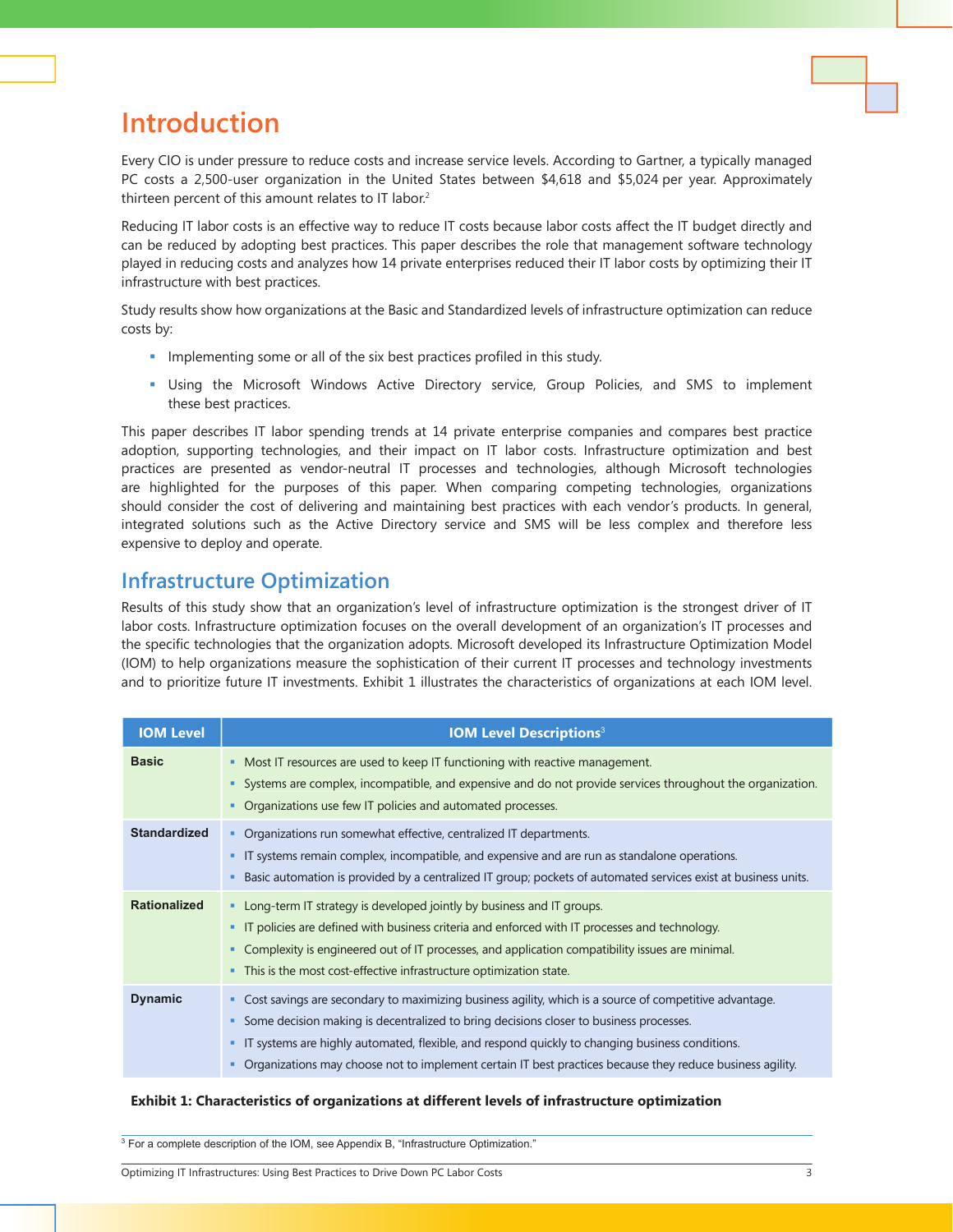Although Exhibit 1 describes the Dynamic level of infrastructure optimization, none of the organizations participating in this study demonstrated this advanced level of IT process development.

### **Best Practices**

Best practices are IT processes designed to minimize costs or improve service levels or business agility. Because the research in this paper pre-dates the Microsoft IOM, this study uses the number of best practices each organization follows as an indicator of infrastructure optimization. The 14 private enterprises participating in this study were surveyed for their staffing levels, management technologies used, and best practice adoption rate. Of the 21 best practices collected, six had strong relationships with lower IT labor costs. Exhibit 2 describes these best practices.

| <b>Best Practice</b>                                                                    | <b>Best Practice Description</b>                                                                                                                                                                                                           |
|-----------------------------------------------------------------------------------------|--------------------------------------------------------------------------------------------------------------------------------------------------------------------------------------------------------------------------------------------|
| Standardize on a single operating<br>system.                                            | Organizations that standardized on a single desktop operating system saved IT labor costs<br>compared to organizations that ran more than one operating system.                                                                            |
| Users can install only software<br>sanctioned by IT.                                    | Authorized software is delivered automatically through policy-based management. Users<br>may only install software that is advertised by IT groups in management software or a<br>directory.                                               |
| Centrally managed PC firewall                                                           | Organizations with a centrally managed PC firewall can limit the ports on which PCs can<br>send and receive traffic. Ports can be opened or closed in response to new security threats.                                                    |
| Users can only change PC settings<br>that do not compromise reliability<br>or security. | IT groups determine which PC settings are critical for reliability and security and use<br>software policies to prevent unauthorized users from making changes. Examples include<br>changes to the Windows registry and firewall settings. |
| Automated password reset                                                                | Users can reset their passwords without assistance from the service desk.                                                                                                                                                                  |
| Automated software distribution                                                         | PC applications and patches are deployed by automated tools based on group membership.                                                                                                                                                     |

**Exhibit 2: Best practices presented in this study**

# **Value, TCO, and IT Labor Costs**

This paper shows the effects of various drivers such as infrastructure optimization on IT labor costs associated with managing a desktop environment. IT labor costs are a category of total cost of ownership (TCO), which in turn is part of the total business value of any software technology. Exhibit 3 illustrates these relationships.



#### **Exhibit 3: Relationships of business value, TCO, and IT labor costs**

Analyst firms, consulting firms, and vendors that evaluate PC costs use many TCO models. In general these models, which are very similar, all include direct and indirect cost components. Hardware, software, and IT staffing are direct costs; they are included in the IT budget and can be planned for. Indirect costs on the other hand, occur outside the IT organization. Organizations experience these costs as a loss of employee productivity. For example, indirect costs are incurred by troubleshooting a PC before calling the service desk, installing software, backing up data, or attending formal or informal training.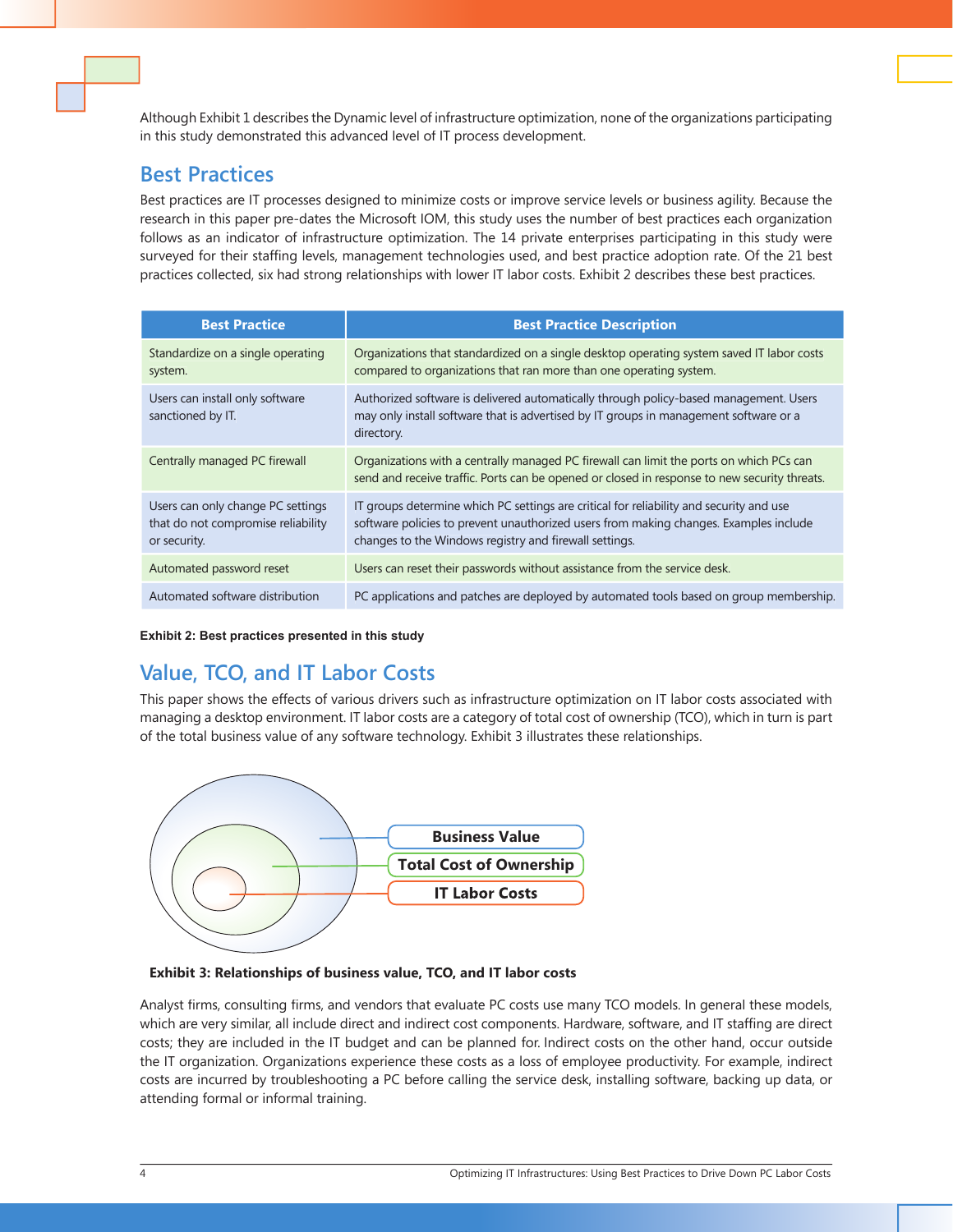Exhibit 4 illustrates the cost categories of the annual TCO cost profile of \$4,500 per PC. TCO is measured for a Windows-based PC operating in a typically managed IT environment.



#### **Exhibit 4: TCO of Windows PCs by cost category**

Exhibit 5 describes the distribution of these costs for an organization spending \$4,500 per PC per year. As infrastructure optimization increases, IT labor, user labor, and downtime costs decrease, but hardware and software costs change little. As a result, as infrastructure optimization improves, hardware and software represent a larger part of TCO.

| <b>Cost Category</b>                                    | <b>Category includes costs for</b>                                                                                                                                                                        | <b>Annual Cost</b><br>per PC | <b>Percentage</b><br><b>Annual TCO</b> |  |
|---------------------------------------------------------|-----------------------------------------------------------------------------------------------------------------------------------------------------------------------------------------------------------|------------------------------|----------------------------------------|--|
| <b>Direct Costs (IT Budget)</b>                         |                                                                                                                                                                                                           |                              |                                        |  |
| Hardware and<br>software                                | PC hardware, operating systems, and applications. Hardware and<br>software costs are amortized over a period of 3 years.                                                                                  | \$1,418                      | 30%                                    |  |
| <b>IT Labor</b>                                         | IT labor used to manage desktops either through direct<br>interaction with users and PCs or through management servers.                                                                                   | \$630                        | 15%                                    |  |
| Indirect Cost (Unbudgeted costs incurred outside of IT) |                                                                                                                                                                                                           |                              |                                        |  |
| User Labor                                              | Primarily user self-support and time spent learning to use IT<br>systems. Microsoft research shows that a typical user spends<br>\$2,357<br>between 60 and 120 hours per year in self-support activities. |                              | 50%                                    |  |
| Downtime                                                | Lost user productivity caused by an IT system failure. Because<br>users can often remain productive without their PC, this metrics is<br>discounted by 80 percent.                                        | \$95                         | 5%                                     |  |

#### **Exhibit 5: Description and relative importance of TCO cost categories**

This paper is organized into two major sections, which include:

- ß **"Understanding IT Labor Costs,"** which discusses how organizations spend their IT budget and how IT cost spending changes in organizations at different levels of infrastructure optimization.
- **<sup>■</sup> "Implementing Best Practices with Management Software Technology,"** which summarizes how organizations can establish best practices by choosing and deploying current desktop and server management software.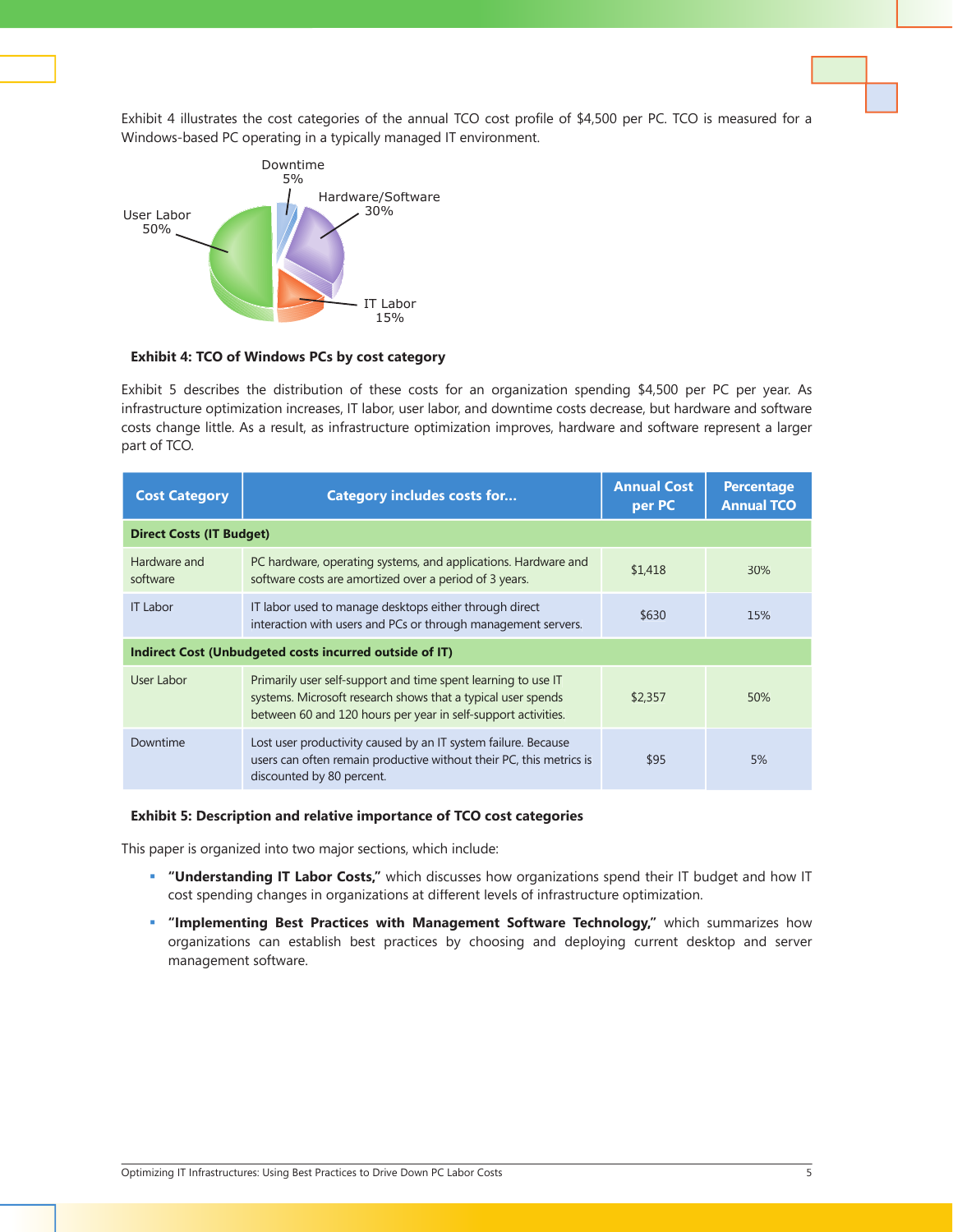# **Understanding IT Labor Costs**

Although an organization's size and industry influenced IT labor costs, among organizations participating in this study, infrastructure optimization level was the dominant factor. This section provides infrastructure optimization and best practice adoption trends and discusses how costs change in organizations of different infrastructure optimization levels.

# **Infrastructure Optimization Trends**

Participating organizations demonstrated infrastructure optimization in all but the most advanced level. Exhibit 6 shows how the 14 private enterprise organizations profiled in this study were distributed within the IOM.

| <b>IOM Level</b> | <b>Number of</b><br><b>Organizations</b> | <b>Average PCs</b><br>per Organization |
|------------------|------------------------------------------|----------------------------------------|
| <b>Basic</b>     | 4(29%)                                   | 4,750                                  |
| Standardized     | 8(57%)                                   | 2,981                                  |
| Rationalized     | 2(14%)                                   | 7,550                                  |
| าamic            |                                          |                                        |

#### **Exhibit 6: Organization grouped by IOM categories**

In Microsoft's IOM, 29 percent of the 14 enterprise organizations operate at the Basic level, and 57 percent operate at the Standardized level. Only 14 percent of the organizations achieved the Rationalized level, which enables them to run managed desktops and use advanced software features. No company showed an optimization status that qualified them for the Dynamic category.

# **Best Practices and Infrastructure Optimization**

The number of best practices adopted by participating organizations was used as an indicator of their infrastructure optimization level—the more best practices adopted, the higher the infrastructure optimization level. Exhibit 7 shows the frequency distribution of organizations at each IOM level.

| <b>IOM Level</b> | <b>Average Number</b><br>of Best Practices | <b>Number of</b><br><b>Organizations</b> |
|------------------|--------------------------------------------|------------------------------------------|
| <b>Basic</b>     | $0$ to $2$                                 | 4(29%)                                   |
| Standardized     | $3$ or 4                                   | 8(57%)                                   |
| Rationalized     | $5$ or $6$                                 | 2(14%)                                   |

#### **Exhibit 7: Best practice adoption rates by IOM level**

Of the 14 private enterprises participating in this study:

- ß Twenty-nine percent operated at the Basic level as indicated by adoption of two or fewer best practices. The most common best practice among organizations at the Basic level was adopting a single operating system. None of these organizations used a centrally managed firewall or automated software distribution.
- **Fifty-seven percent of the sample operated at the Standardized level, as indicated by their adoption of any** three or four of the six best practices. Standardized organizations clustered into two distinct groups with a roughly 20-percent difference in average IT labor costs. As in Basic organizations, firms in the highercost group of Standardized companies lacked a centrally managed PC firewall and automated software distribution. Organizations in the lower-cost group used these best practices and approached the average IT labor costs of Rationalized organizations.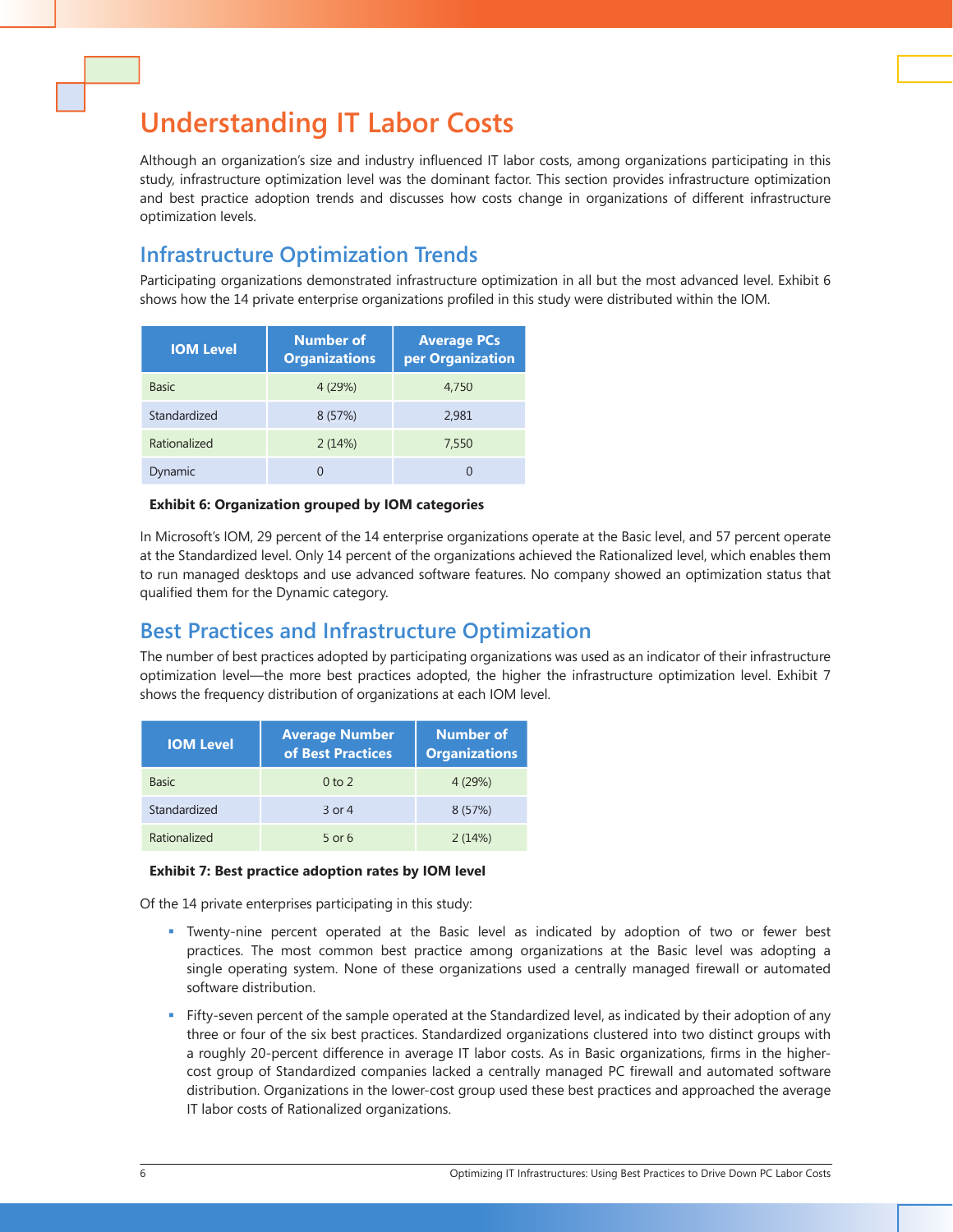• The remaining fourteen percent of the sample operated at the Rationalized level, as indicated by their adoption of five or six of the best practices, including desktop lockdown. Desktop lockdown is a combination of three best practices: users install only software sanctioned by their IT group, users can change only the PC settings that do not jeopardize reliability or security, and automated software distribution based on group membership.

Rather than just considering averages throughout this paper, it is useful to look at the top five performers (lowestcost IT operations) to see how their costs relate to best practice adoption rates. Exhibit 8 presents the IT costs and best practice adoption rate of these lowest-cost operations.

| <b>Industry</b>           | <b>IT Costs</b><br>per PC | <b>Average Number of</b><br><b>Best Practices</b> |
|---------------------------|---------------------------|---------------------------------------------------|
| Hospitality               | \$260                     | 6                                                 |
| <b>Financial services</b> | \$263                     | 6                                                 |
| Oil and gas               | \$322                     | $\overline{4}$                                    |
| Healthcare                | \$379                     | 3                                                 |
| Transportation            | \$405                     | ς                                                 |

#### **Exhibit 8: IT costs of lowest-cost IT operations**

As expected, organizations that adopted six best practices have the lowest IT labor costs, which gradually increase as the number of best practices decreases. All five of these organizations also had a comprehensive security program with centrally managed PC firewalls and automated software distribution for patching and PC application deployment.

### **The Industry Effect**

Although this paper focuses on 14 private enterprises to emphasize the connection between infrastructure optimization and IT labor costs, the initial research also included 17 government and educational organizations. If analyzed separately, each of these groups show the same behavior—the more best practices in use, the lower the IT labor costs. However, when the three groups are evaluated as a single sample, the effect of infrastructure optimization on IT costs is less clear. This industry effect occurs because each of the three groups has its own cost and best practice profile.

For example, educational organizations, which have the lowest cost profile, also have the lowest best practice adoption rate. On the other end of the spectrum, government organizations have both the highest costs and the highest best practice adoption rate. When data from educational, private enterprise, and government organizations are combined, the relationship between best practice adoption rates and IT labor costs is diluted because of the industry variables.

| <b>Organization</b><br><b>Type</b> | <b>IT Costs</b><br>per PC | <b>Number of</b><br><b>Organizations</b> | <b>Average Number of</b><br><b>Best Practices</b> |
|------------------------------------|---------------------------|------------------------------------------|---------------------------------------------------|
| Educational                        | \$334                     | 8                                        | 2.8                                               |
| Private enterprise                 | \$568                     | 14                                       | 3.0                                               |
| Government                         | \$624                     | 9                                        | 3.3                                               |

Exhibit 9 shows the average annual IT labor costs and average number of best practices adopted by each group.

#### **Exhibit 9: Effect of organization industry on IT costs and best practice adoption**

Exhibit 10 presents IT cost and best practice data twice, once for 14 private enterprises and again for the 31-organization sample. Although best practice adoption rates remain relatively constant in each sample, the differences in IT costs between Basic and Rationalized infrastructure optimization levels is greater in the private enterprise sample.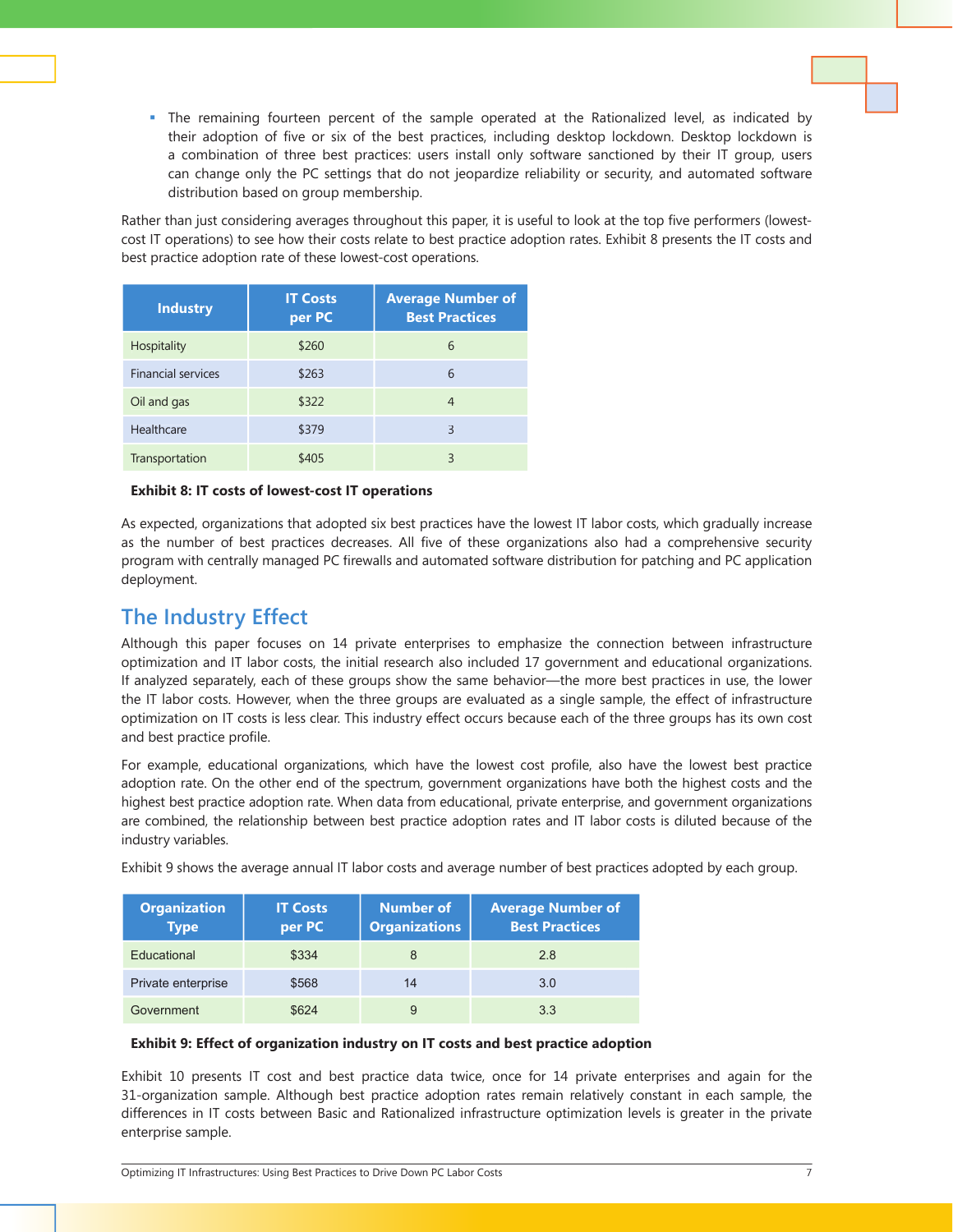|                  | <b>Private Enterprises</b>      |                                                             |                                          |                                 | <b>All Organizations</b>                                    |                                          |
|------------------|---------------------------------|-------------------------------------------------------------|------------------------------------------|---------------------------------|-------------------------------------------------------------|------------------------------------------|
| <b>IOM Level</b> | <b>IT Labor Costs</b><br>per PC | <b>Average</b><br><b>Number of</b><br><b>Best Practices</b> | <b>Number of</b><br><b>Organizations</b> | <b>IT Labor Costs</b><br>per PC | <b>Average</b><br><b>Number of</b><br><b>Best Practices</b> | <b>Number of</b><br><b>Organizations</b> |
| <b>Basic</b>     | \$774                           | 1.4                                                         | $\overline{4}$                           | \$618                           | 1.4                                                         | 13                                       |
| Standardized     | \$542                           | 3.6                                                         | 8                                        | \$488                           | 3.6                                                         | 12                                       |
| Rationalized     | \$261                           | 6.0                                                         |                                          | \$391                           | 5.7                                                         | 6                                        |

**Exhibit 10: Annual IT labor costs for enterprise organizations and entire sample**

# **Effects of Organizational Size**

Of the three variables analyzed in this study, organization size has the weakest influence on IT labor costs. Study results show that there is no significant connection between infrastructure optimization level and the number of PCs in an organization. Exhibit 11 provides the average annual IT labor costs per PC for three size classes of organization.

| <b>PCs per</b><br><b>Organization</b> | <b>IT Labor Costs</b><br>per PC | Number of<br><b>Organizations</b> | <b>Average Number</b><br>of Best Practices |
|---------------------------------------|---------------------------------|-----------------------------------|--------------------------------------------|
| $1,500 - 3,000$                       | \$551                           | $12 \,$                           | 3.3                                        |
| $3,001 - 5,000$                       | \$499                           | 10                                | 29                                         |
| $5.001 - 13.500$                      | \$425                           | 9                                 | 3 O                                        |

#### **Exhibit 11: IT labor costs per PC by organization size**

As a general rule, IT costs decline at a modest rate of about \$10 per PC for each 1,000 PCs deployed. This relationship is valid between 1,000 and 10,000 PCs.

# **IT Labor Costs at Different Levels of Infrastructure Optimization**

In this study, IT effort that supports PCs was grouped into three categories: direct PC support, service desk, and PC management with servers.

**Direct PC support costs.** This category includes costs for image engineering, security management, PC deployment, portfolio management, and application packaging and testing. This cost category is highly sensitive to the number of operating systems in use and the ability of an IT department to deliver applications and patches with automated software distribution.

Service desk costs. These are the staffing costs needed to operate the help desk and engage the personnel, who repair failed PCs that cannot be repaired remotely. This cost category is primarily affected by the PC firewalls, limiting users to installing only IT-sanctioned software, preventing changes to PC settings that jeopardize PC reliability or security, and automating password resets.

**Server-based management costs.** This category includes the labor costs of personnel, who engage in systems management, directory administration, and setting PC policy. These are the people who manage tools such as SMS, manage directory infrastructures such as Active Directory, and create, test, and implement PC policies such as Microsoft Windows Group Policies. IT costs in this category are very sensitive to the degree of infrastructure standardization.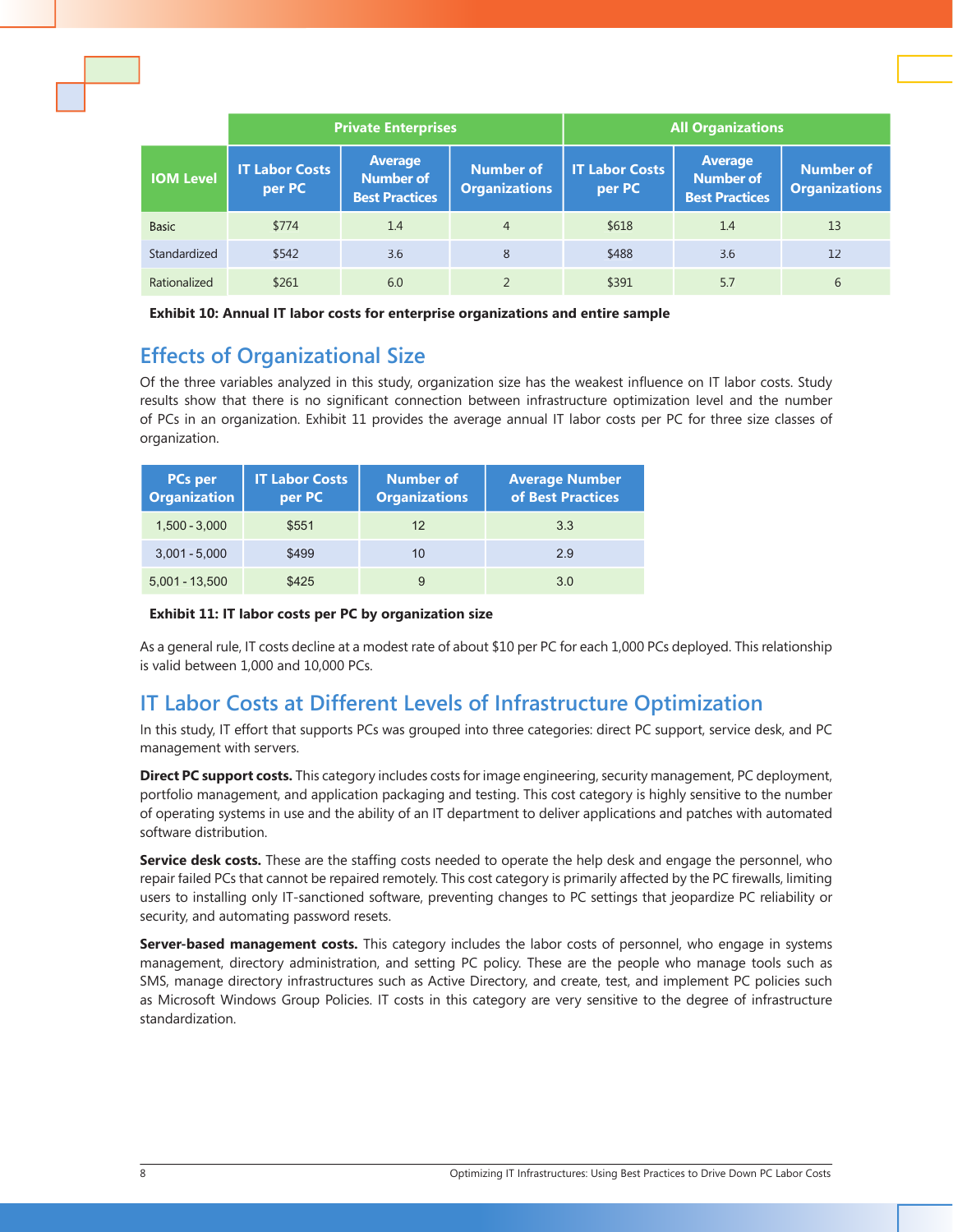# **IT Labor Costs and Infrastructure Optimization**

As organizations move from one optimization level to another, IT cost savings and the effects of management technologies that make these savings possible also change. This section describes the effects of management tools used by organizations in this study on system complexity and IT labor costs. Exhibit 12 provides an overview of average annual IT labor costs for organizations at each IOM level.

| <b>IOM Level</b> | <b>Total IT Labor</b><br><b>Costs per PC</b> |
|------------------|----------------------------------------------|
| <b>Basic</b>     | \$774                                        |
| Standardized     | \$542                                        |
| Rationalized     | \$261                                        |

#### **Exhibit 12: Average IT labor costs at each IOM level**

By moving from the Basic to the Standardized level, organizations in this study saved \$232 per PC per year, a 30 percent savings. Moving from the Standardized to Rationalized optimization saved organizations even more, \$281 per PC per year, or a 52-percent savings.

As organizations progress to new optimization levels, cost savings are also affected by organizations' systems management infrastructures, which consist of systems management tools, directories, and PC policies. At the Basic level, organizations had almost no systems management infrastructure. At the Standardized level, organizations used a mixture of overlapping tools. Complexity at the Standardized level decreased management efficiency and increased costs. At the Rationalized level, organizations standardized on one set of tools that were used throughout the company. Exhibit 13 shows the average number of management tools used by organizations at each IOM level.

| <b>IOM Level</b> | <b>Average Number of Management</b><br><b>Products Supported</b> |
|------------------|------------------------------------------------------------------|
| <b>Basic</b>     | 0.3                                                              |
| Standardized     | 20                                                               |
| Rationalized     | 15                                                               |

**Exhibit 13: Management products supported at each IOM level**

#### **Moving from Basic to Standardized Optimization**

Organizations at the Basic optimization level managed their PC environments with few if any management tools, an average of 0.3 systems management products per organization. A lack of tools prevented these organizations from automating software distribution and implementing a comprehensive security program with a centrally managed firewall. Use of these two best practices was the largest differentiator between organizations with high and low IT labor costs.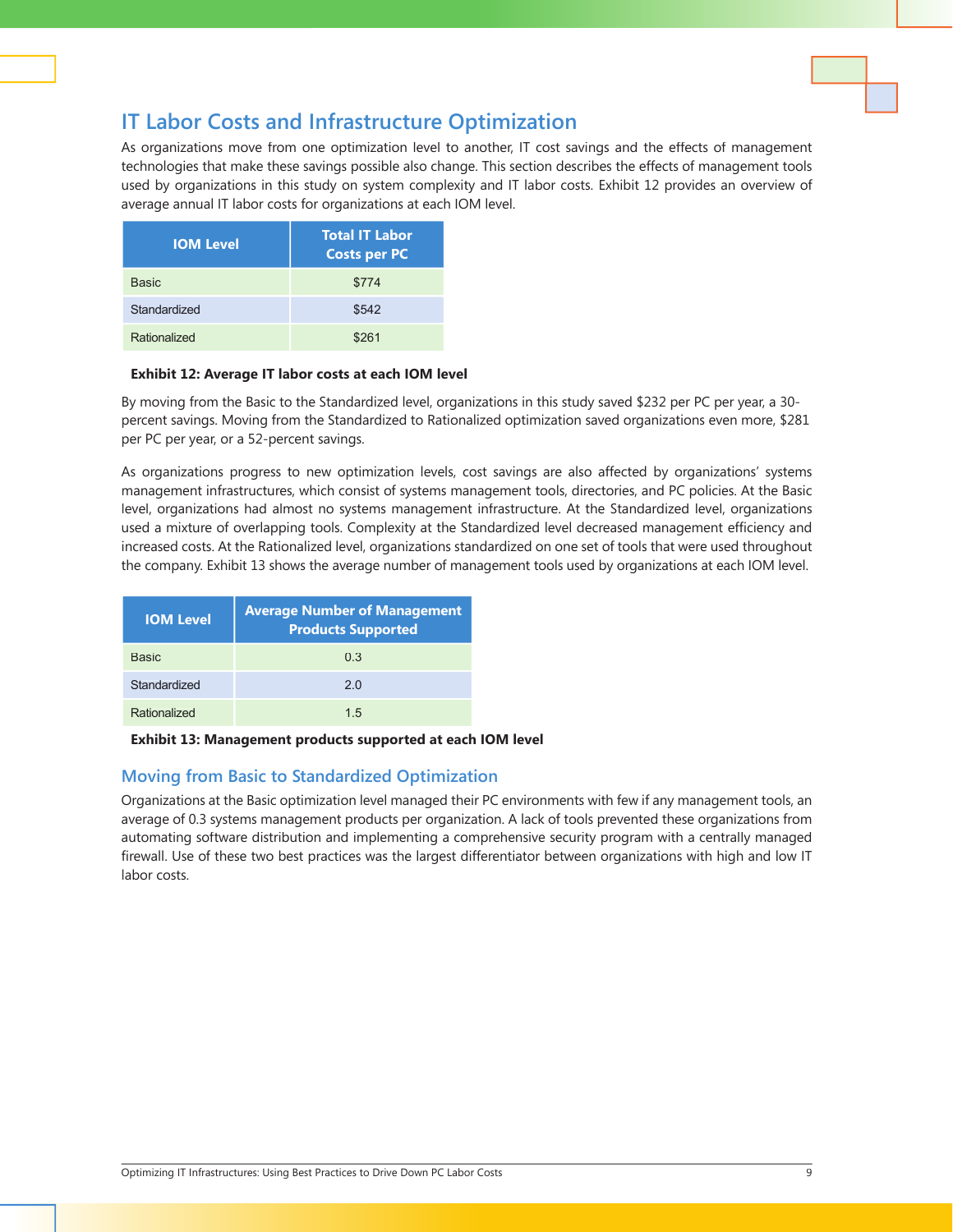#### **Moving from Standardized to Rationalized Optimization**

Organizations at the Standardized level used more management tools than organizations at other optimization levels. However, these organizations often used as many as four different systems management products from different vendors to manage different portions of their PC environment. This approach added system complexity, reduced the ability to implement best practices uniformly across their organizations, and drove up server management costs. Study results show that to reach Rationalized optimization, Standardized organizations must:

- Reduce complexity by standardizing on a single PC operating system, one directory, and the minimum number of systems management tools required to deliver required functionality.
- Implement a centrally managed firewall and automated software distribution (if this has not been done previously). These capabilities enable organizations to join the Standardized level's lower-cost IT operations group cited previously.
- **EXECT Limit users' ability to install software and change PC settings by locking down the desktop.**

Rationalized organizations in this study had enough tools to adopt all six best practices but minimized the number of tools to reduce system complexity. This approach reduced IT costs and made it easier to implement five or six best practices across their organizations.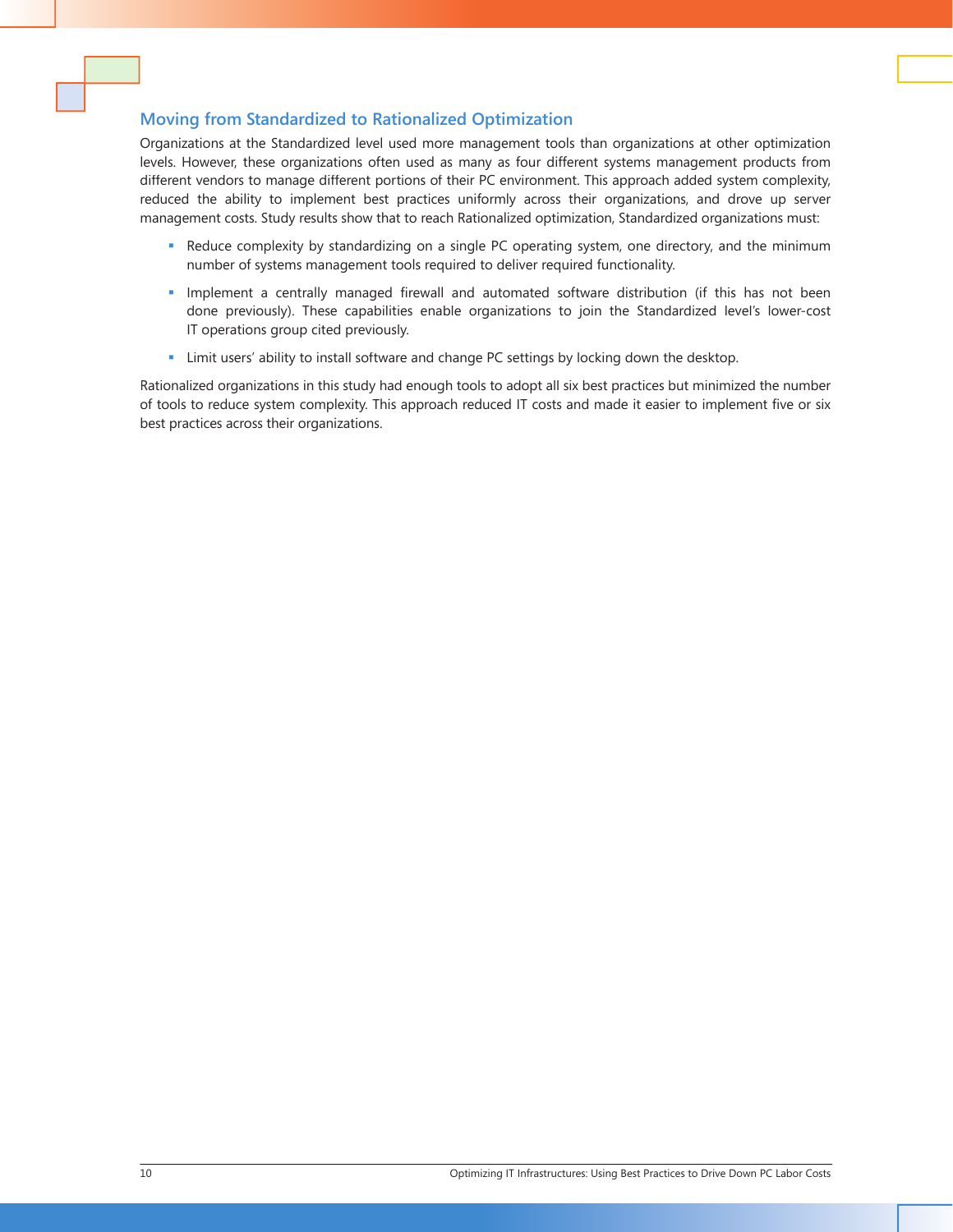# **Implementing Best Practices with Management Software Technology**

Previous sections have shown how optimizing IT infrastructures and adopting best practices can reduce IT labor costs. This section describes the six best practices, how they affect costs, and the technologies needed to implement them.

# **Best Practices, IT Process Efficiency, and IT Costs**

Adoption of best practices is a strong predictor of IT cost savings. Research for this paper collected data on 21 best practices, which ranged from application compatibility testing to user provisioning. Of the 21 best practices studied, only six showed a strong relationship with reduced IT labor costs. Research results showed that although the remaining 15 best practices provided value, there were no consistent trends that held true for all 31 organizations participating in this study. Although some organizations achieved significant cost savings by using these best practices, others achieved few savings or none at all.

Exhibit 14 shows the relationships between adopting a specific best practice, the resulting IT cost savings, and the enabling Microsoft technology that makes these savings possible.

| <b>Best Practice</b>                                                                      | <b>IT Cost Savings</b><br>per PC | <b>Number of</b><br><b>Organizations</b> | <b>IT Administrative Tasks</b>                                                                      | <b>Microsoft</b><br><b>Enabling Technology</b>                                                                                                                    |
|-------------------------------------------------------------------------------------------|----------------------------------|------------------------------------------|-----------------------------------------------------------------------------------------------------|-------------------------------------------------------------------------------------------------------------------------------------------------------------------|
| Standardize on a single<br>PC operating system                                            | \$52                             | 9                                        | • Image management<br>Desktop administration<br>Service desk and<br>٠<br>desk-side support          | • Windows 2000 or<br>newer operating system                                                                                                                       |
| Users can install only<br>IT-sanctioned software                                          | \$50                             | $\overline{7}$                           | Application management<br>٠<br>Desktop administration<br>Service desk and<br>٠<br>desk-side support | • Active Directory and<br><b>Group Policies</b><br>Microsoft Installer<br>٠<br><b>Systems Management Server</b><br>Windows 2000 or<br>٠<br>newer operating system |
| Centrally managed<br>PC firewall                                                          | \$39                             | $\overline{7}$                           | • Security and patching<br>Desktop administration<br>Service desk and<br>٠<br>desk-side support     | • Active Directory and<br><b>Group Policies</b><br>Windows XP SP2 or<br>٠<br>newer operating system                                                               |
| Users can only change<br>PC settings that do not<br>compromise reliability<br>or security | \$30                             | 9                                        | • Application management<br>Desktop administration<br>• Service desk and<br>desk-side support       | • Active Directory and<br><b>Group Policies</b><br>• Windows 2000 or<br>newer operating system                                                                    |
| Automated<br>password reset                                                               | \$29                             | $\overline{7}$                           | Service desk and<br>٠<br>desk-side support                                                          | Microsoft technology<br>٠<br>not yet available                                                                                                                    |
| Automate software<br>distribution based on<br>group membership                            | \$26                             | 8                                        | • Application management<br>Desktop administration<br>٠<br>• Security and patching                  | • Active Directory and<br><b>Group Policies</b><br>Microsoft Installer<br>• Systems Management Server                                                             |

#### **Exhibit 14: IT cost savings, best practices, and their enabling software technologies**

The PC firewall and automated software distribution best practices do not provide organizations with the largest cost savings. Nevertheless, of the six best practices used in this study, these best practices were the strongest predictor of IT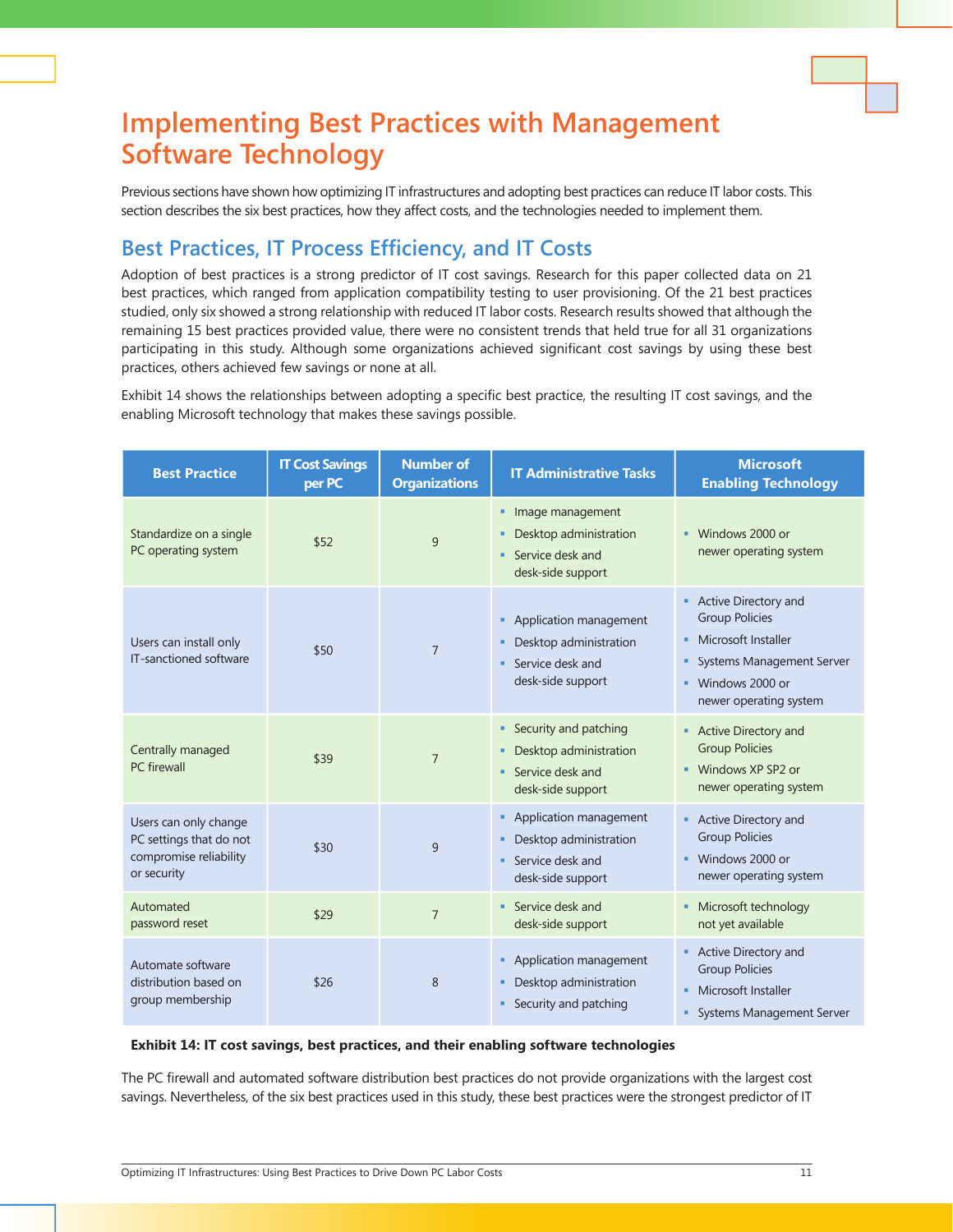labor costs. If the 14 organizations in this study are ranked from low (starting at the top) to high cost, the bottom six organizations have neither the centrally administered firewall nor automated software distribution.

### **Standardize on a Single Desktop Operating System**

Organizations that standardized on a single desktop operating system saved IT costs compared to organizations that ran more than one operating system. Organizations that ran a single operating system significantly reduced the complexity of their PC environment and their IT labor costs. Those that did not adopt this practice duplicated substantial effort in application compatibility testing and image management.

To implement this best practice, organizations need to automate PC operating system upgrades to make the process more cost-effective. Many organizations that run more than one operating system do so out of necessity instead of choice. Because of a lack of infrastructure optimization, they are forced to rely on the PC hardware refresh cycle to deploy their PCs. As a result, they use the operating system that is shipped with the PC. Because PCs are replaced over time, but different operating systems are sold, organizations end up with a mix of operating systems in their IT environments.

This best practice delivers cost savings to organizations running one desktop operating system rather than two. Organizations that run more than two operating systems can expect greater cost savings than those assigned to this best practice. One of the organizations featured in this research ran four PC operating systems; after standardizing, its IT labor costs decreased to the lower 25 percent of the sample.

#### **Users Can Install Only IT-Sanctioned Software**

There is a direct correlation between the complexity of an organization's application portfolio and IT labor costs. When IT groups decide which applications are installed on users' PCs, they simplify portfolio management and prevent undocumented and poorly written applications from generating support calls, compromising security, and interfering with future system upgrades.

Many organizations can control the installation of unauthorized software. However, by adopting this best practice, organizations might reduce end-user satisfaction with the IT department and reduce end-user agility. Before making a decision to claim \$50 of the total \$226 best practice IT cost benefit, organizations should balance the cost savings against the quality of the end-user experience. Many organizations will choose to absorb the cost rather than reduce the effectiveness of their PC users.

Ensuring that users install only IT-sanctioned software requires a centrally managed directory and group policies to configure PC settings and an automated method for deploying applications. Users must also be given Standard User rights instead of Administrative rights to prevent them from overriding IT policies.

#### **Centrally Managed PC Firewall**

Although this study tracked PC firewall usage, this best practice is better defined as a comprehensive security program. Most of the organizations that used a centrally managed PC firewall did so as part of a larger security program, which included network access control and other programs designed to reduce exposure to security risks.

This best practice reduces costs in two ways. First, PC firewalls reduce security breaches from hackers and prevent some virus attacks. This benefit reduces service desk calls and the amount of time IT personnel spend repairing security breaches. Second, managing a PC firewall from a centralized location enables IT organizations to defend against attacks proactively and reduces reactive patching. For example, when a new virus that attacks a specific port is discovered, the IT staff can close that port on every PC throughout the organization, rendering the virus inert. Then, the IT staff has time to locate a security update, test it, and add it to the normal system maintenance cycle. After the security update is deployed, the port can be re-opened.

If this capability is unavailable when an organization experiences a virus attack, some or all of the PCs in the IT infrastructure would be affected and require an expensive cleanup. Even if organizations do not experience an attack, the IT staff would have to launch an emergency effort to update all PCs to remove the security vulnerability. This approach is substantially more expensive and risky than delivering a security update through a normal maintenance cycle.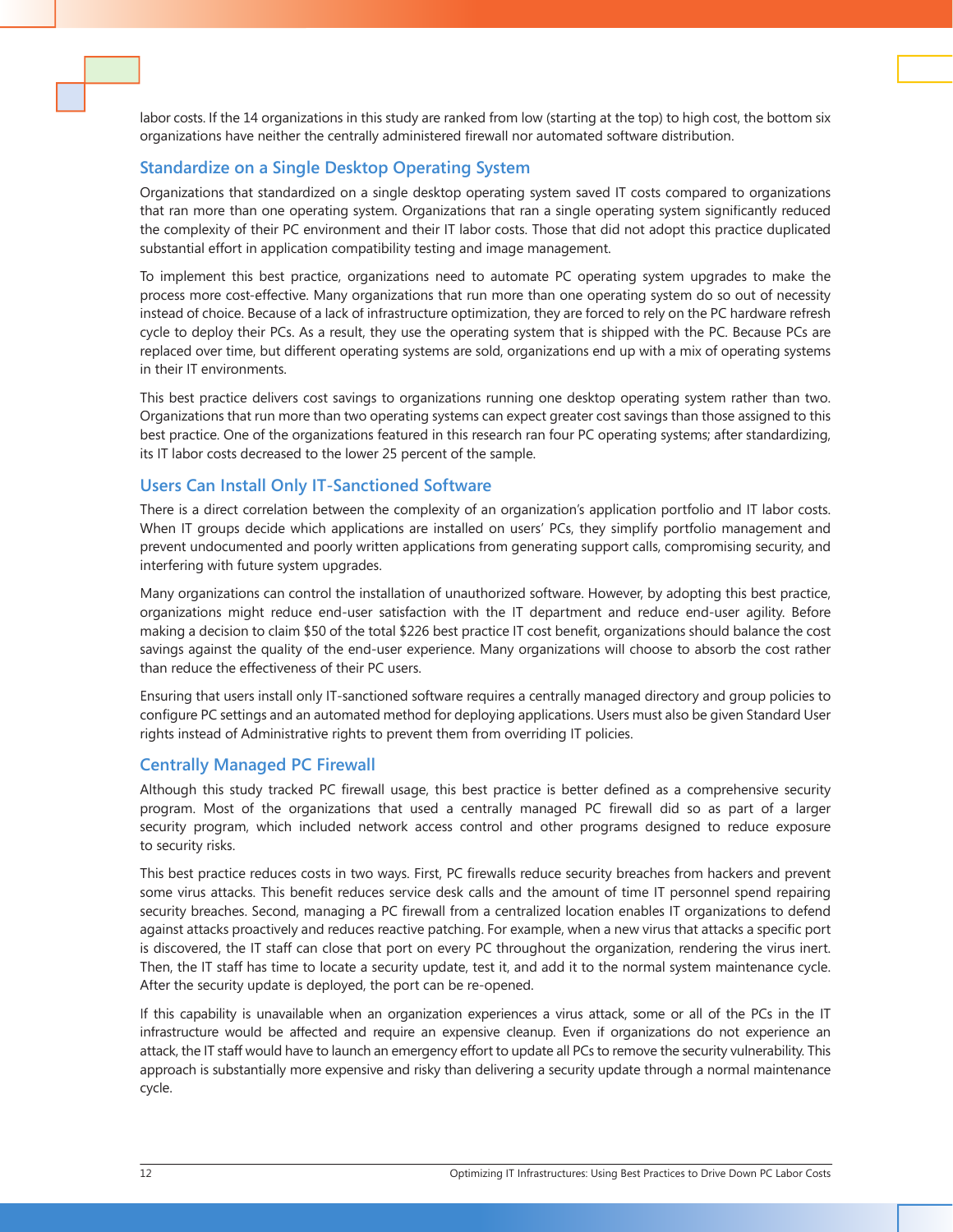### **Users Can Change Only IT-Sanctioned PC Settings**

This best practice helps IT groups avoid jeopardizing PC reliability and security. It is often implemented with the best practice that permits users to install only IT-sanctioned software.

This best practice provides two benefits. First, users are prevented from harming their PC by editing the system registry or changing security settings. For example, even if an organization implements a centrally managed firewall, without IT control over PC settings, users can open ports at will, making their PC vulnerable. In this situation, users may choose to open ports to accommodate applications such as Web phones or chat sessions. Second, with more settings set by the IT group, PCs are more standardized, which reduces troubleshooting costs.

Adopting this best practice is less controversial than the practice that controls installed software applications because fewer users directly edit registry and security settings. However, the infrastructure requirements for both of these best practices are similar: users must be assigned only Standard User access, and policies must be implemented through a directory.

#### **Automated Password Account Reset**

This best practice prevents many calls to the service desk that occur when users forget their passwords or their passwords expire when they are on vacation or sick leave.

The value of this best practice is often linked to an organization's infrastructure optimization level. Basic and Standardized organizations are typically very complex and operate non-integrated systems. Users at these organizations must remember a large number of passwords, which can make password-related problems worse. High levels of system complexity also prevent Basic and Standardized organizations from providing automatic password reset capabilities on all their systems. At these organizations, there are too many line of business applications to automate password processes. Rationalized organizations on the other hand, have engineered complexity out of their environment and are more likely to use a metadirectory that synchronizes passwords and user identities across systems. In these advanced IT environments, passwords are reset in the metadirectory and are propagated to all systems.

Implementing this best practice requires a software program for resetting passwords for each line of business application with user identities and passwords.

#### **Automated Software Distribution**

Automated software distribution enables the IT staff to install software updates and applications without the direct intervention of IT personnel or users. This approach enables the IT staff to deliver software to any number of PCs simultaneously and reduces the time required to close a security vulnerability with an update.

In small organizations, software can be distributed with a directory-based system that pushes software and delivers security updates to PCs with policies or that publishes optional software for users to install on demand. Larger organizations generally require more sophisticated systems management software that can balance loads during large rollouts and consider more parameters before pushing the software to users.

#### **Complete Desktop Lockdown**

Complete desktop lockdown is a combination of three best practices: users can install only IT-sanctioned software, users can change only IT-sanctioned PC settings, and automated software distribution. As a group, these three best practices represent \$106 per PC per year or 47 percent of the total \$226 annual value of best practice-related benefits. Implementing this best practice involves all of the prerequisites of the individual practices described previously.

# **Value of Operating Directory Services**

Of the management-related software, directory services had the greatest influence on IT labor costs. Directories are also the single Microsoft technology that had a role to play in all six best practices presented in this paper.

Using the Active Directory service and Group Policies reduced annual IT labor costs by \$183 per PC (\$171 if organizations that used SMS are not included). Of the 14 private enterprise organizations in the sample, nine used Active Directory, while the other five used a flat directory service such as Windows NT® Server version 4.0 domains or Novell Netware 3.x. (Novell e-Directory was not represented in the sample.)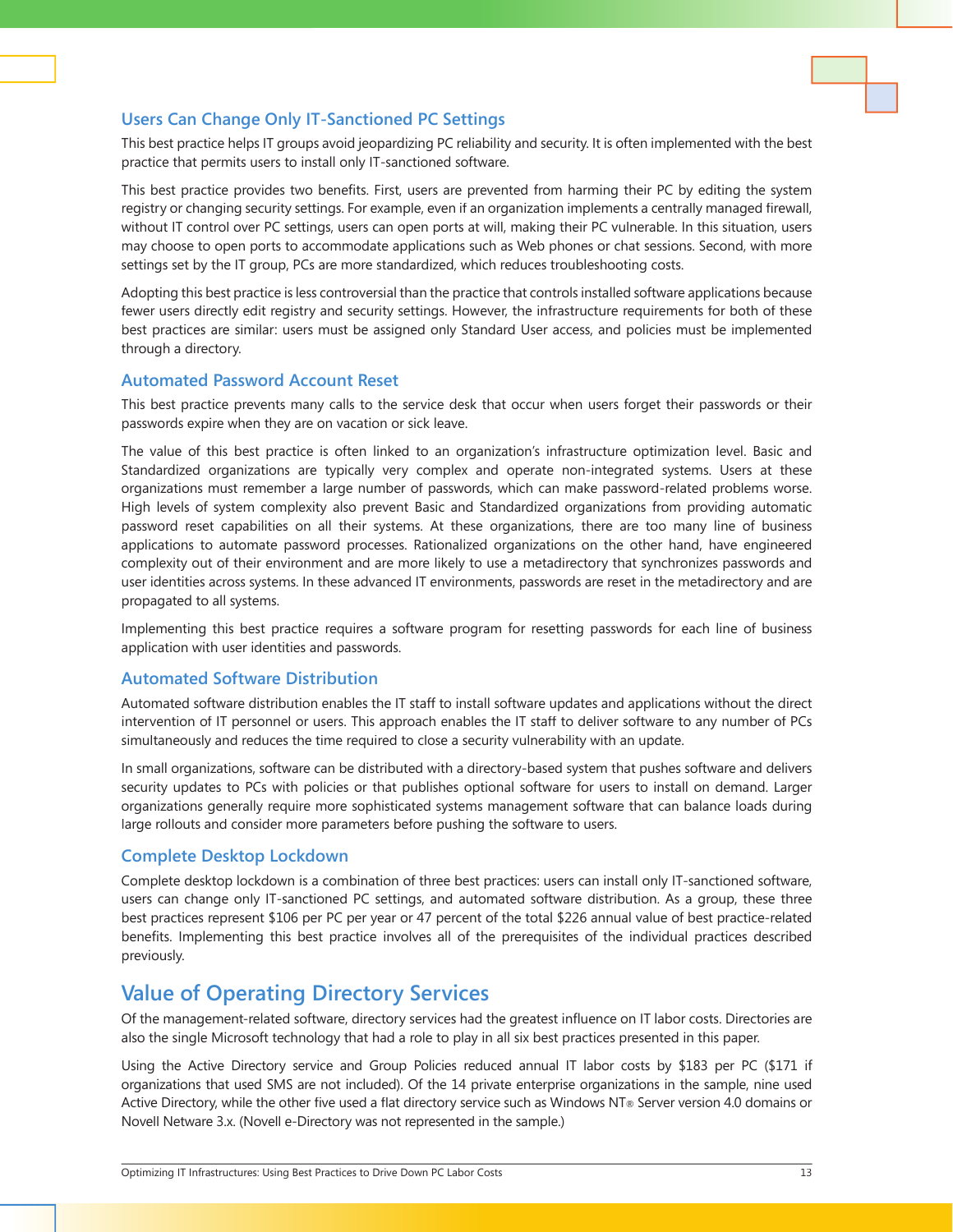Exhibit 15 shows the relationship between the directory service used, IT labor costs, and best practice adoption rate.

| <b>Directory Service</b>    | <b>IT Labor Costs</b><br>per PC | <b>Average Number of</b><br><b>Best Practices</b> | <b>Number of</b><br><b>Organizations</b> |
|-----------------------------|---------------------------------|---------------------------------------------------|------------------------------------------|
| <b>Active Directory</b>     | \$503                           | 3.9                                               |                                          |
| Flat directory <sup>4</sup> | \$686                           | 22                                                |                                          |

#### **Exhibit 15: Operating system directory usage trends**

All six best practices profiled are directly related to the use of Active Directory.

- **Standardize on a single operating system.** Active Directory can transfer user information during a PC upgrade, making it easier to standardize on a single operating system.
- **Users can install only IT-sanctioned software.** Active Directory with Group Policies enables IT professionals to assign installation permissions appropriate to each user.
- **Centrally managed PC firewall.** Active Directory and Group Policies are used to configure PC firewalls and can alter configurations in response to a security threat.
- **Users can change only IT-sanctioned PC settings.** Active Directory and Group Policies enable IT professionals to assign PC configuration permissions appropriate to each user.
- **Automated password reset.** Active Directory can be used with Microsoft Identity Integration Server (MIIS)<sup>5</sup> to reset passwords in Active Directory and other directory and identity repositories. If a password is reset in Active Directory, MIIS propagates the changes to other systems, to which users need access. Although MIIS reduces the complexity of identity management, third-party software must be used to provide additional functionality to enable users to reset passwords without service desk assistance.
- **Automated software distribution.** For small organizations, Active Directory and Group Policies can push software to PCs with Windows Installer files or advertise an application for a user to pull down. Larger organizations will use SMS for automated software deployment.

### **Value of Management Software**

Management software had the second largest impact on IT labor costs. Active Directory and SMS were tightly linked in this study; all organizations running SMS also ran Active Directory. Separating the benefits of the two products was difficult, and some of the benefits attributed to Active Directory might belong to SMS. Organizations that ran SMS with Active Directory saved \$28 per PC per year more than those that ran Active Directory alone and saved \$93 per PC per year more than organizations that used no management software.

Exhibit 16 provides the average annual IT labor cost per PC and best practice adoption rates for SMS, competitive management software, and no management software.

| <b>Management</b><br><b>Software</b> | <b>IT Labor Costs</b><br>per PC | <b>Average Number of</b><br><b>Best Practices Adopted</b> | <b>Number of</b><br><b>Organizations</b> |
|--------------------------------------|---------------------------------|-----------------------------------------------------------|------------------------------------------|
| <b>SMS</b>                           | \$487                           | 4.0                                                       |                                          |
| Non-Microsoft software <sup>6</sup>  | \$649                           | 4.0                                                       |                                          |
| None                                 | \$580                           | 25                                                        |                                          |

#### **Exhibit 16: Annual IT costs and best practice adoption rates by types of management software**

Results in Exhibit 16 imply that organizations that use non-Microsoft systems management tools spend more than firms that run no systems management tools. This is not necessarily true. There were other mitigating factors. All

<sup>&</sup>lt;sup>4</sup> Windows NT 4.0 or Novell Netware 3.x.

<sup>&</sup>lt;sup>5</sup> For more information on Microsoft Identity Integration Server go to http://www.microsoft.com/windowsserversystem/miis2003/default.mspx. <sup>6</sup> Novell ZenWorks, LANDesk, Altiris (usually with SMS), IBM Tivoli, and Computer Associates Unicenter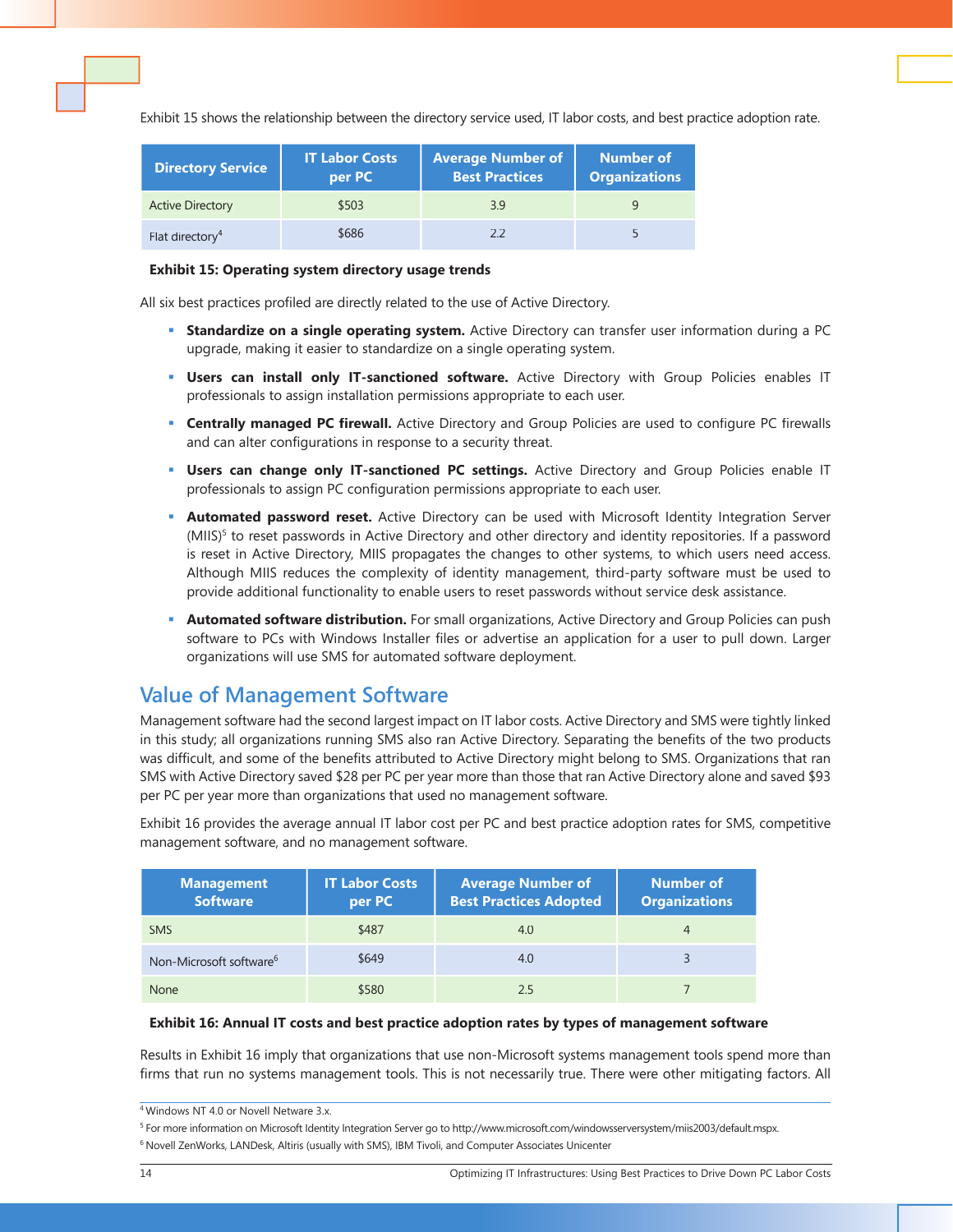of the organizations in this category ran more than one desktop operating system; one organization operated four. This had a very negative effect on these organizations' costs. The willingness to run multiple desktop operating systems carried over to the management software itself. Most of these organizations ran different management products in different parts of their organization. As a result, there was significant duplication of effort and no economies of scale. The high cost of the non-Microsoft tools had more to do with complexity than a lack of capability of the products.

Use of SMS was linked to three of the six best practices described in this study:

- **Standardize on a single operating system.** SMS can significantly reduce the cost of operating system upgrades by automating user migrations and reducing imaging costs.
- **Users install only IT-sanctioned software.** When users cannot install software, the IT department can use SMS automated software distribution to install it for them.
- ß **Automated software distribution.** Automated software distribution is a key component of SMS capabilities.

# **Value of PC Operating Systems**

The choice of PC operating system had less effect on IT labor costs than the choice of directories and management software. In general, organizations that run more than one PC operating system increase system complexity and experience a large increase in IT labor costs. Exhibit 17 compares the annual IT labor costs of organizations that run Windows XP, Windows 2000, or both.

| <b>Desktop Operating System</b> | <b>IT Labor Costs</b><br>per PC | <b>Average Number of</b><br><b>Best Practices</b> | Number of<br><b>Organizations</b> |
|---------------------------------|---------------------------------|---------------------------------------------------|-----------------------------------|
| Windows XP                      | \$516                           | 3.4                                               |                                   |
| Windows 2000                    | \$534                           | 3.5                                               |                                   |
| Windows XP and Windows 2000     | \$655                           | 3.2                                               | 5                                 |

#### **Exhibit 17: Operating systems and IT labor costs**

Windows 2000, Windows XP, and Windows XP Service Pack 2 are compatible with Group Policies. These desktop operating systems enable IT departments to assign application installation and PC configuration permissions to users. Windows XP Service Pack 2 provided additional functionality through its built-in firewall and IT management capabilities of Active Directory and Group Policies. Windows 2000 and Windows XP required third-party products to reach the same level of functionality. These additional software products increased complexity and IT labor costs.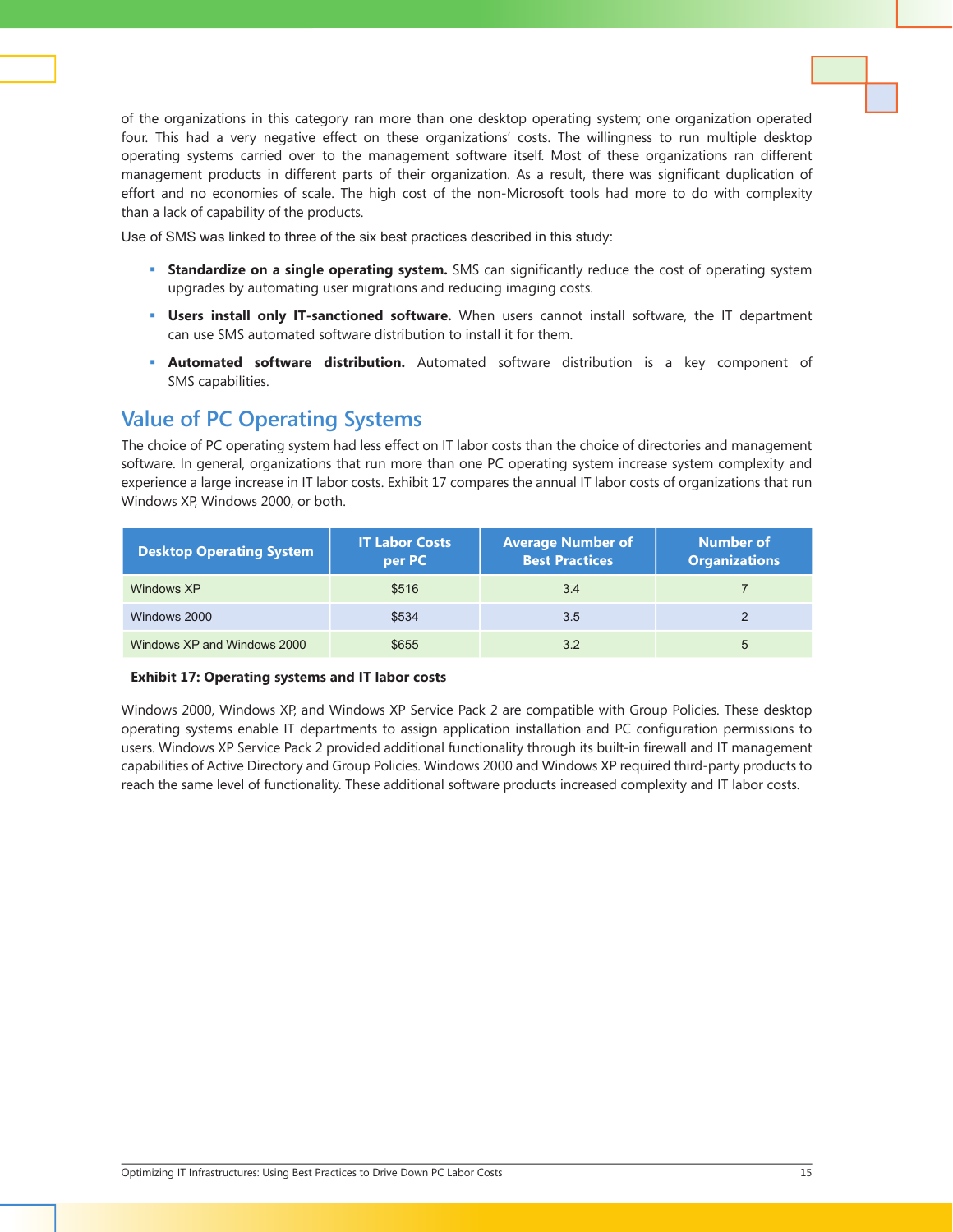# **Value of Microsoft Windows Vista**

Although the research of this study pre-dates the release of the Microsoft Windows Vista client operating system, it is possible to predict the potential effect that using Windows Vista will have on infrastructure optimization and best practice adoption. Features in Windows Vista will make it easier to implement four of the six best practices profiled in this study. Exhibit 18 describes the Windows Vista features that can be used to implement these best practices.

| <b>Best Practice</b>                             | <b>Selected Windows Vista Features</b>                                |
|--------------------------------------------------|-----------------------------------------------------------------------|
| Standardize on a single operating system.        | • Registry and directory virtualization                               |
| Users can install only IT-sanctioned software.   | User Account Control (UAC)<br>• Registry and directory virtualization |
| Centrally managed PC firewall                    | • Windows Vista firewall                                              |
| Users can change only IT-sanctioned PC settings. | User Account Control<br>• Registry and directory virtualization       |

#### **Exhibit 18: Windows Vista features that support best practices**

Windows Vista capabilities are related to four of the study's six best practices:

- **Standardize on a single operating system.** Windows Vista registry and directory virtualization will reduce the number of application compatibility problems. Application compatibility was a barrier for some organizations, which needed to keep older operating systems to accommodate legacy applications that were too expensive to replace.
- **Users can install only IT-sanctioned software.** One of the barriers to implementing this best practice was the requirement of giving users administrative rights to their PCs to accommodate legacy applications, which would only run under users in this context. The combination of UAC and virtualization will make it possible to redirect many of these applications into running in the Standard User context. These features make it possible for organizations that have a centralized directory that can deliver PC policies and a systems management infrastructure to implement this best practice without replacing a large number of applications or buying third-party party workarounds.
- **Centrally managed PC firewall.** The improved firewall capability in Windows Vista and related group policies enable greater centralized control of ports and packet filtering than was possible with Windows XP Service Pack 2.
- **Users can change only IT-sanctioned PC settings.** One of the barriers to IT groups controlling PC configurations was the requirement of giving users administrative rights to their PCs to accommodate legacy applications, which would only run under users in this context. The combination of UAC and virtualization makes it possible to redirect many of these applications into running in Standard User context. These features make it possible for organizations with the proper directory and systems management infrastructure to implement this best practice without replacing a large number of applications or buying third-party party workarounds.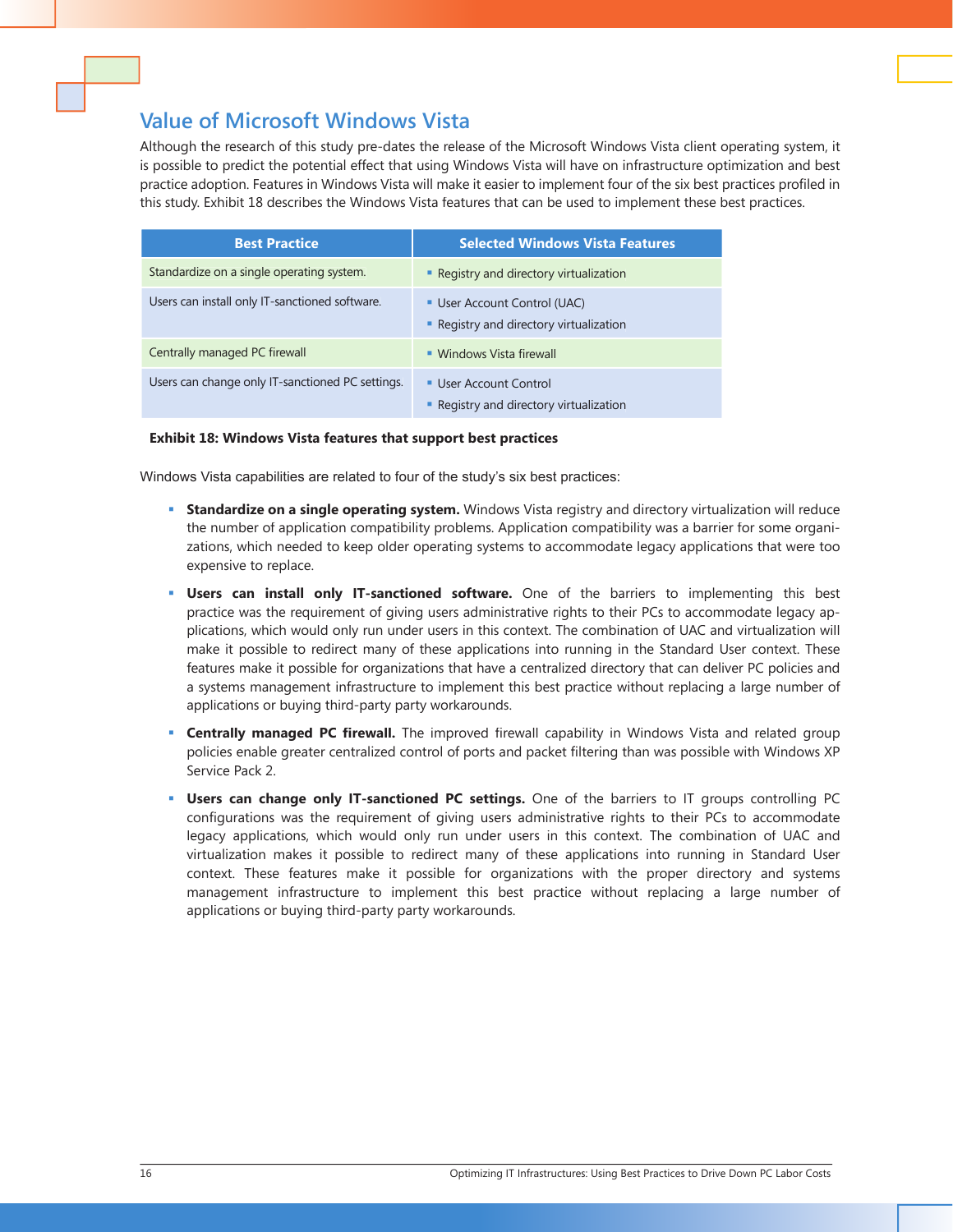# **Conclusions and Recommendations**

Adopting best practices reduces IT labor costs, but system complexity increases them. This theme is repeated throughout this paper. Adopting best practices that optimize IT infrastructures and choosing directory and management server software that decreases system complexity can help virtually any organization reduce IT labor costs.

This study summarizes results of research conducted in 2005 at 14 private enterprise organizations. Study results show that organizations can improve their infrastructure optimization level and reduce annual IT labor costs by:

- **Saving up to \$226 per PC in IT labor costs by adopting the six best practices described in this study.**
- **Using Windows Active Directory, Group Policies, and Systems Management Server to increase best** practice adoption rates and save organizations up to \$199 per PC per year.

Organizations can significantly reduce IT labor costs by reducing infrastructure complexity when they:

- **Standardize on a single operating system.** Organizations that deploy only one PC desktop operating system pay \$52 per PC less in annual IT labor costs than organizations that do not standardize.
- **Standardize on management software.** Standardizing on one management product can significantly reduce management costs and make it easier for organizations to implement best practices.

Organizations improve their infrastructure optimization level by engineering complexity out of their environments by standardizing on one PC operating system, directory, and systems management product. After the complexity is reduced, best practices become easier to adopt, making it easier to achieve the annual \$226 per PC benefit. These savings will likely pay for the cost of the upgrades.

### **Recommendations**

Optimizing IT infrastructures requires different strategies that depend on an organization's current infrastructure optimization level and supporting IT infrastructure. Organizations considering infrastructure optimization should focus on improving infrastructure optimization one level at a time and then stabilizing their IT systems and processes instead of skipping a level.

**Basic organizations**. Basic organizations need to focus on:

- Developing and implementing a five-year PC strategy that is based on hardware refresh cycles and spans at least two deployments.
- **Implementing Active Directory and Group Policies to accomplish basic PC management tasks.**
- ß Deploying Microsoft Windows Vista after a PC strategy and desktop management capabilities are established.

With a PC refresh cycle in place, several different Windows Vista deployment options become possible. Organizations should perform financial modeling on manual deployments and managed diversity (a hardware refresh cycle) as a means of deploying Windows Vista.

Because organizations are in different situations, there is no "one size fits all" solution. However, adopting best practices and simplifying IT infrastructures to reduce IT labor costs was a common theme that occurred often throughout this study. By implementing Active Directory and Group Policies, organizations can centralize the management of Windows Vista capabilities and maximize the value of the operating system deployment.

**Standardized organizations**. Standardized organizations should:

- **Use Group Policies aggressively** to enforce IT standards and lock down PC desktops. This approach might require consolidation of the directory infrastructure to reduce complexity.
- **Deploy systems management software** to deploy applications and security updates. Automated software distribution is a prerequisite to full lockdown because in this configuration, users install only IT-sanctioned software applications.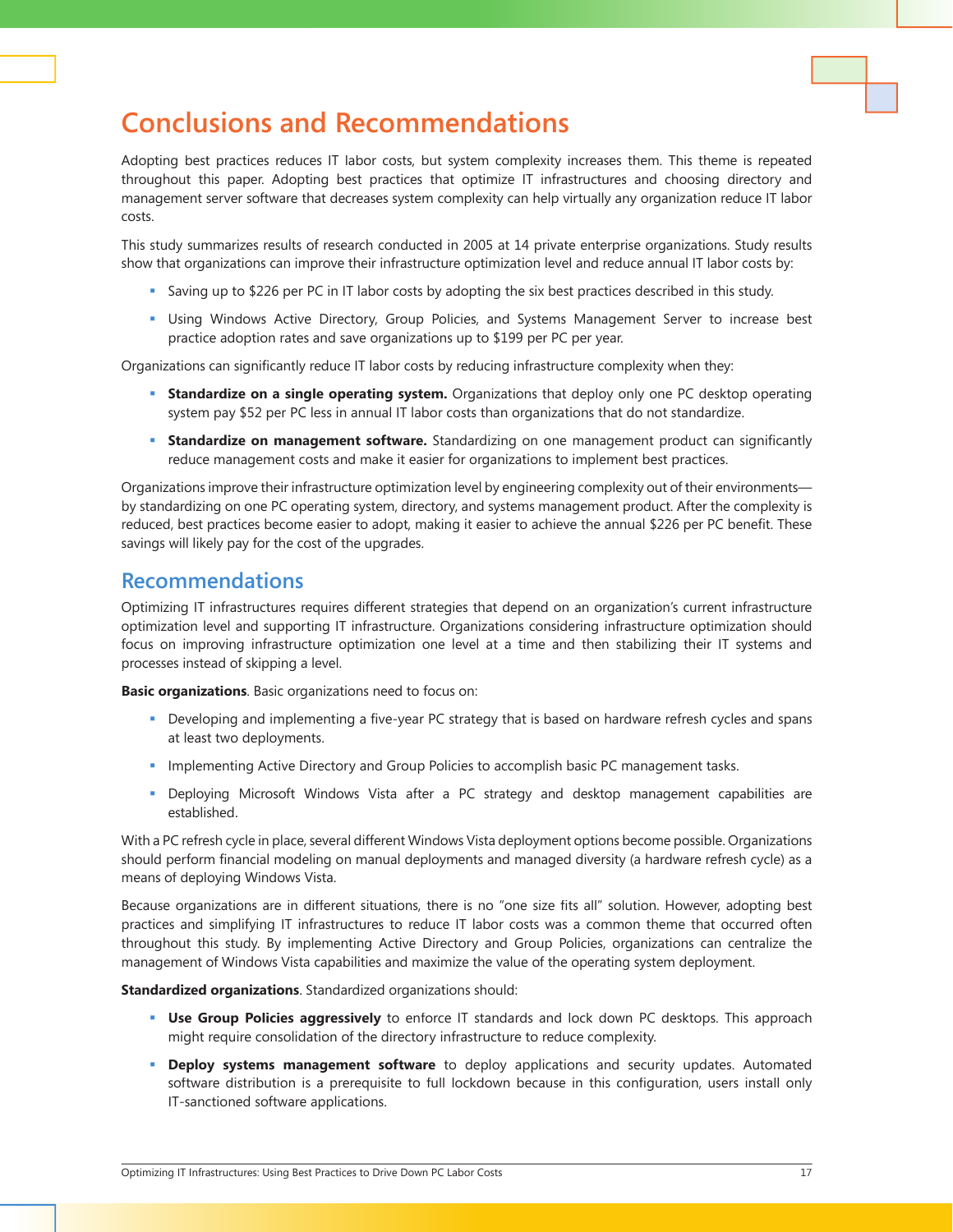- **Standardize on one management suite** rather than increasing system complexity—and costs—by using more than one product.
- **Make the deployment of Windows Vista a priority** because new features such as UAC and directory and file system virtualization will make it possible for IT organizations to control which settings are changed on PCs and which software can be installed. Active Directory and Group Policies also manage other Vista features, such as an improved firewall, power saving modes, and spyware and malware settings for Microsoft Internet Explorer. These features will add value to optimized IT infrastructures.

Moving from Standardized to Rationalized levels of infrastructure optimization requires limiting users' ability to change PC settings and preventing the installation of non-IT sanctioned software. This change can be accomplished with the use of Active Directory, Group Policies, and Systems Management Server. Windows Vista will make it much easier to reach this goal with new technologies that put users in Standard User context. Without using Vista, many organizations would have to replace a significant number of applications or purchase third-party utilities, which would increase system management complexity. Because complexity drives up IT labor costs, in virtually all cases, Vista will be the least expensive way to standardize on a single operating system, manage PC settings, and control which software is installed on user PCs.

**Rationalized organizations.** Rationalized organizations, which already use the six best practices described in this paper, should focus on other priorities. Instead of concentrating solely on IT costs, these organizations will be driven by business value measured by improved business agility, increased user productivity, and reduced risk exposure.

To improve agility, these organizations should look for additional ways to simplify their IT infrastructures. The simpler an IT environment, the easier it is to reconfiqure it to adapt to new business requirements. Windows Vista will add value as a development platform, because new technologies such as improved managed code based on the Microsoft .NET® Framework will reduce the time it takes to create, deploy, and manage new applications.

Although new capabilities in Windows Vista will have positive cost benefits, reduced time to market will be the driver at organizations that are trying to change their infrastructure optimization level from Rationalized to Dynamic. Increasing user productivity will be part of an information worker strategy. Windows Vista can play a role in this IT strategy by making it easier for users to set up small workgroups and share information.

Many Rationalized organizations will choose to roll out Windows Vista with the 2007 version of the Microsoft Office System. Reducing security risk will require new best practices and technologies that might increase IT costs. A good example of this phenomenon is Smartcards, which protect user identity and information but require IT resources to implement and maintain. Windows Vista, with its more secure code base, firewall, and hardened Microsoft Internet Explorer, can also contribute to lower risk.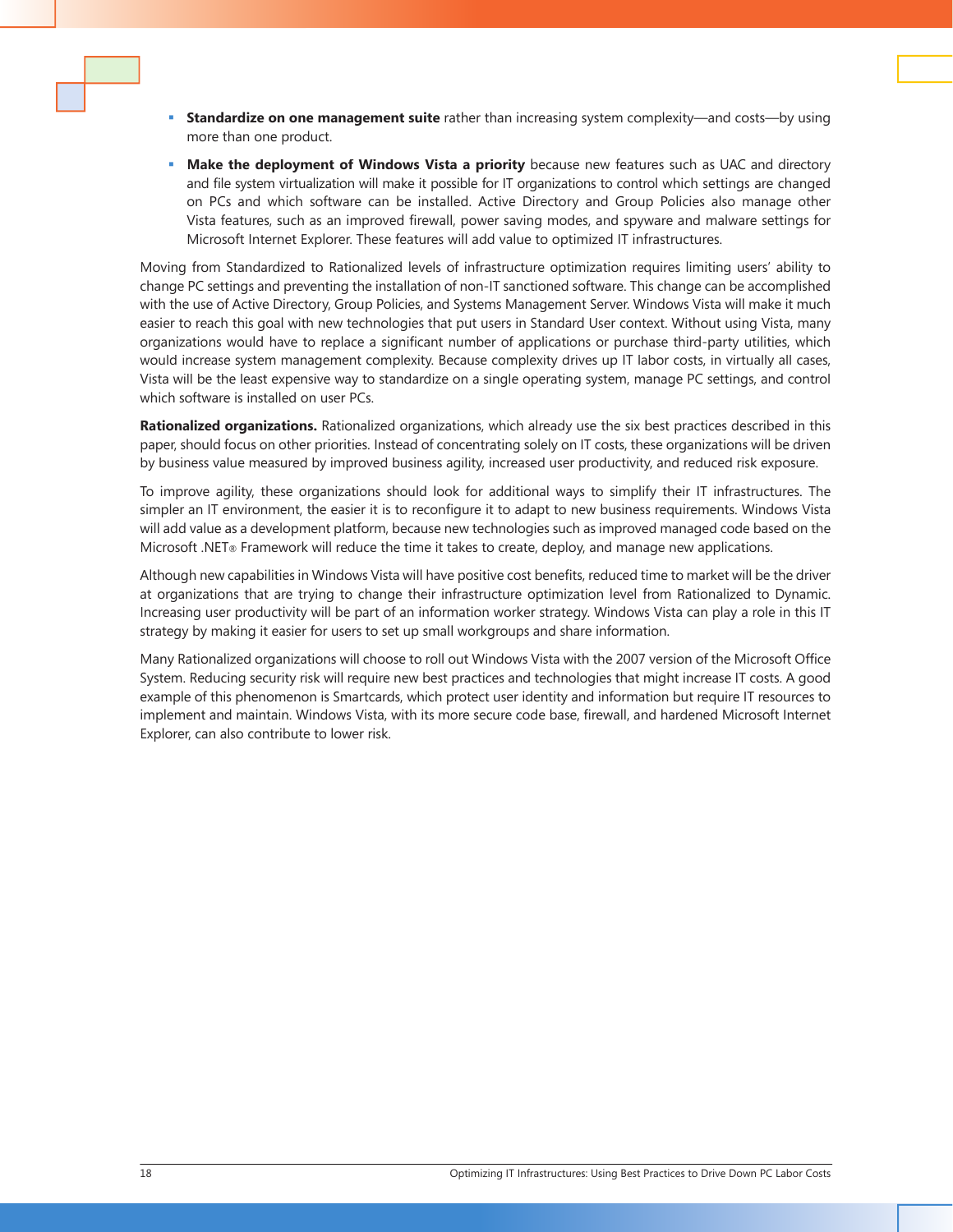

# **Appendix A: About This Study**

In August 2005, Microsoft engaged GCR Custom Research, a custom market research firm located in Portland, Oregon, to interview 150 organizations in the United States about their IT staffing, technology, and processes. This project was one of a dozen studies designed to identify the largest cost categories in the Microsoft Windows environment and to use this information to improve future Microsoft products.

Of the original 150 datasets generated by this research, 31 were used in this paper. The remaining 119 were disqualified because:

- Respondents were responsible for fewer than 1,000 or more than 15,000 PCs.
- ß Respondents were unable to answer all of the questions asked in the interview.
- **Internal data checks revealed inconsistencies in the data that respondents provided.**

Participants were chosen by GCR Custom Research without any involvement from Microsoft. The only criteria used were that respondents should operate in the United States and have more than 1,500 PCs in their organizations. In most cases, respondents were chief information officers, corporate vice presidents, or director-level managers.

Most of the data came from retail, financial services, healthcare, government, and educational organizations. The average interview lasted 90 minutes and focused on IT staffing, technologies, and processes. Respondents were not paid for their time.

The survey was developed by GCR Custom Research and Microsoft. GCR Custom Research provided Microsoft with the raw data; Microsoft performed all analyses. All views expressed in this paper are those of Microsoft Corporation.

### **About the Author**

**William Barna** is a senior program manager in the Windows Enterprise Management Division in Microsoft's headquarters at Redmond, Washington. In this role, he conducts TCO research and provides this information to product teams to improve future Microsoft products. Before working in Redmond, he worked as a Senior Consultant for Microsoft Consulting Services (MCS) in Dallas, Texas. He focused on business value consulting and worked extensively with the Rapid Economic Justification (REJ), TCO, and Rapid Portfolio Alignment (RPA) programs. He also performed technical engagements working with Active Directory, Group Policies and Systems Management Server.

Before coming to Microsoft, Barna worked for KPMG Peat Marwick as a senior consultant and project manager in the United States and Europe. He has a BS degree in Political Science from the University of California at Davis and an MBA degree from Southern Methodist University in Dallas. Barna has completed graduate work in international business and computer science at ESC Rouen in France, WHU Koblenz in Germany, and the University of Maryland.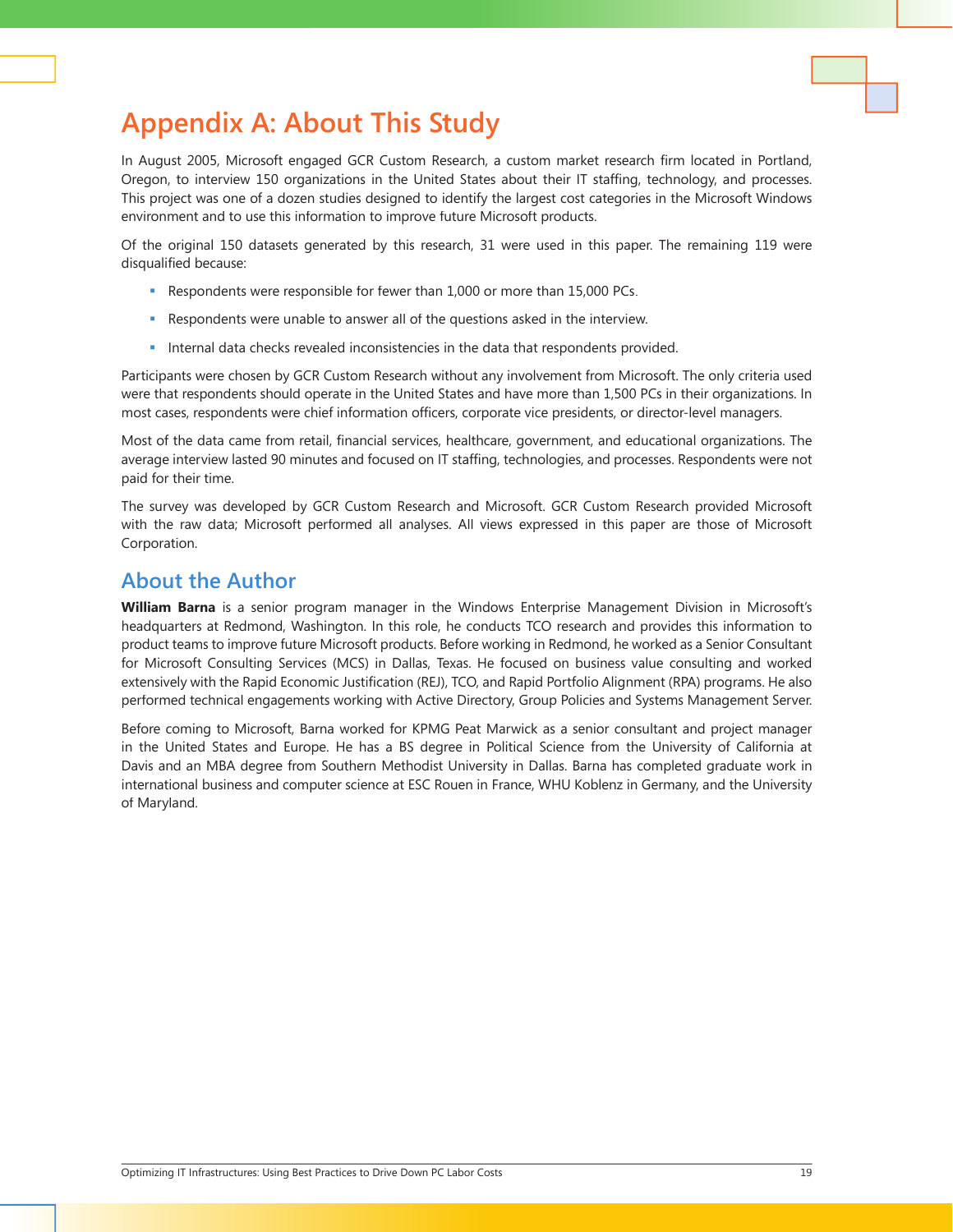# **Appendix B: Infrastructure Optimization**

The Infrastructure Optimization Model from Microsoft helps customers understand and subsequently improve the current state of their IT infrastructure and what that means in terms of cost, security risk and operational agility. Dramatic cost savings can be realized by moving from an unmanaged environment towards a dynamic environment. Security improves from highly vulnerable in a Basic infrastructure, to dynamically proactive in a more mature infrastructure. IT Infrastructure Management changes from highly manual and reactive to highly automated and proactive. Microsoft and Partners can provide the technologies, processes and procedures to help customers move up through the Infrastructure Optimization Journey. Process moves from fragmented or non-existent to optimized and repeatable. A customer's ability to use technology to improve their business agility and deliver business value increases as they move from the Basic state up the continuum toward a Dynamic state empowering information workers, managers and supporting new business opportunities.

By working with Microsoft and using this model as a framework, an enterprise can quickly understand the strategic value and business benefits to the organization in moving from a "basic" level of maturity (where the IT infrastructure is generally considered a "cost center") towards a more "dynamic" use when the business value of the IT infrastructure is clearly understood and the IT infrastructure is viewed as a strategic business asset and business enabler.

# **Infrastructure Optimization Model in Action**

The Microsoft Infrastructure Optimization Model was developed by using industry best practices and Microsoft's experience with enterprise customers. A key goal for Microsoft in creating the Infrastructure Optimization Model was to develop a simple way to use a maturity framework that is flexible and can be used easily as the benchmark for technical capability and business value.

The first step in using the model is to evaluate what maturity level you are at in the model. Once the current maturity level has been established, the next step is to use the model to develop a plan on how to progress through each maturity level in order to reach the target level needed for maximum business benefit.

#### **Level 1: Basic**

The Basic IT infrastructure is characterized by manual, localized processes, minimal central control, non-existent or un-enforced IT policies and standards regarding security, backup, image management and deployment, compliance, and other common IT standards. There is a general lack of knowledge regarding the details of the infrastructure that is currently in place or which tactics will have the greatest impact to improve upon it. Overall health of applications and services is unknown due to a lack of tools and resources. There is no vehicle for sharing accumulated knowledge across IT. Customers with Basic infrastructure find their environments extremely hard to control, have very high desktop and server management costs, are generally very reactive to security threats and have very little positive impact on the ability of the business to benefit from IT. Generally all patches, software deployments, and services are provided high touch and high cost.

Customers benefit substantially by moving from this type of Basic Infrastructure to a Standardized Infrastructure helping them to dramatically reduce costs through:

- **•** Developing standards, policies, and controls with an enforcement strategy
- ß Mitigating security risks by developing a "defense in depth" posture a layered approach to security at the perimeter, server, desktop and application levels
- **Automating many manual and time consuming tasks**
- **Adopting "best practices" (ITIL, SANS, etc.)**
- **B** Aspiring to make IT a strategic asset rather than a burden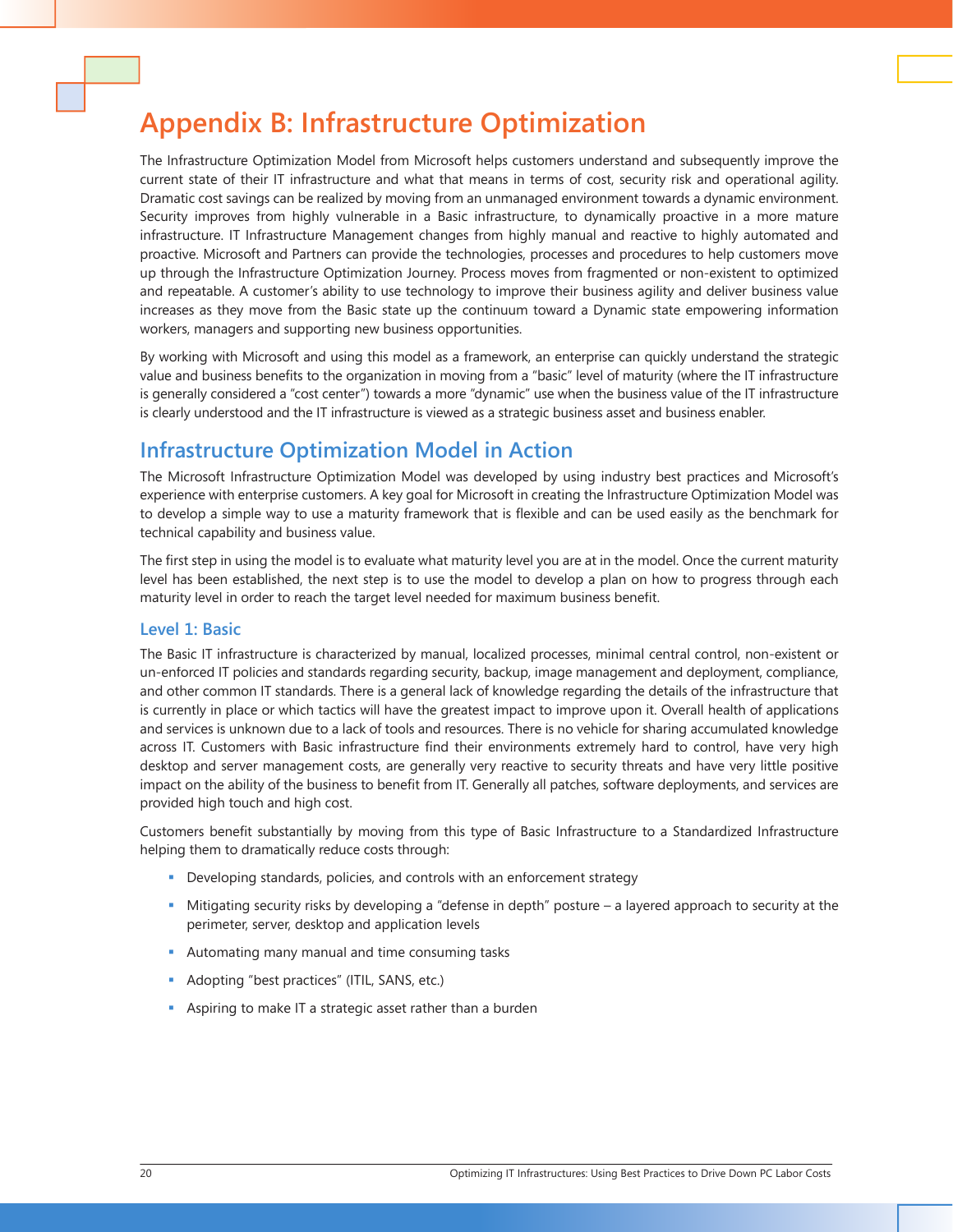#### **Level 2: Standardized**

The Standardized infrastructure introduces controls through the use of standards and policies to manage desktops and servers, how machines are introduced to the network, the use of Active Directory to manage resources, security policies, and access control. Customers in a Standardized state have realized the value of basic standards and some policies yet are still quite reactive. Generally all patches, software deployments and desktop service are provided through medium touch with medium to high cost. However, they have a reasonable inventory of hardware and software and are beginning to manage licenses. Security measures are improved with a locked down perimeter, internal security may still be a risk.

Customers benefit by moving from this Standardized state to a Rationalized state with their infrastructure by gaining substantial control over the infrastructure and having proactive policies and processes that prepare them for the spectrum of circumstances from opportunity to catastrophe. Service Management is a concept and the organization is taking steps to recognize where to implement it. Technology is also beginning to play a much larger role moving toward a Rationalized infrastructure by becoming a business asset and ally rather than a burden.

#### **Level 3: Rationalized**

The Rationalized infrastructure is where the costs involved in managing desktops and servers are at their lowest and processes and policies have matured to begin playing a large role in supporting and expanding the business. Security is very pro-active and responding to threats and challenges is rapid and controlled.

The use of Zero Touch Deployment minimizes cost, time to deploy and technical challenges. The number of images is minimal and the process for managing desktops is very low touch. They have a clear inventory of hardware and software, and only purchase those licenses and computers they need.

Security is extremely pro-active with strict policies and control from desktop to server to firewall to extranet.

Customers benefit on a business level by moving from this Rationalized state to a Dynamic state. The benefits of implementing new or alternative technologies to take on a business challenge or opportunity far outweigh the incremental cost. Service Management is implemented for a few services with the organization taking steps to implement more broadly across IT. Customers contemplating the value of Dynamic state generally are looking for their IT infrastructure to provide business advantage.

#### **Level 4: Dynamic**

Customers with a Dynamic infrastructure are fully aware of the strategic value their infrastructure provides in helping them run their business efficiently and staying ahead of competitors. Costs are fully controlled, integration between users and data, desktops and servers, collaboration between users and departments is pervasive and mobile users have nearly on-site levels of service and capabilities regardless of location.

Processes are fully automated, often incorporated into the technology itself allowing IT to be aligned and managed according to the business needs. Additional investments in technology yield specific, rapid, measurable benefits for the business.

The use of self provisioning software and quarantine-like systems for ensuring patch management and compliance with established security policies allows the dynamic organization to automate processes, thus improving reliability, lowering costs and increasing service levels.

Customers benefit from increasing the percentage of their infrastructure that is Dynamic by providing heightened levels of service, competitive and comparative advantage and taking on bigger business challenges. Service Management is implemented for all critical services with service level agreements and operational reviews established.